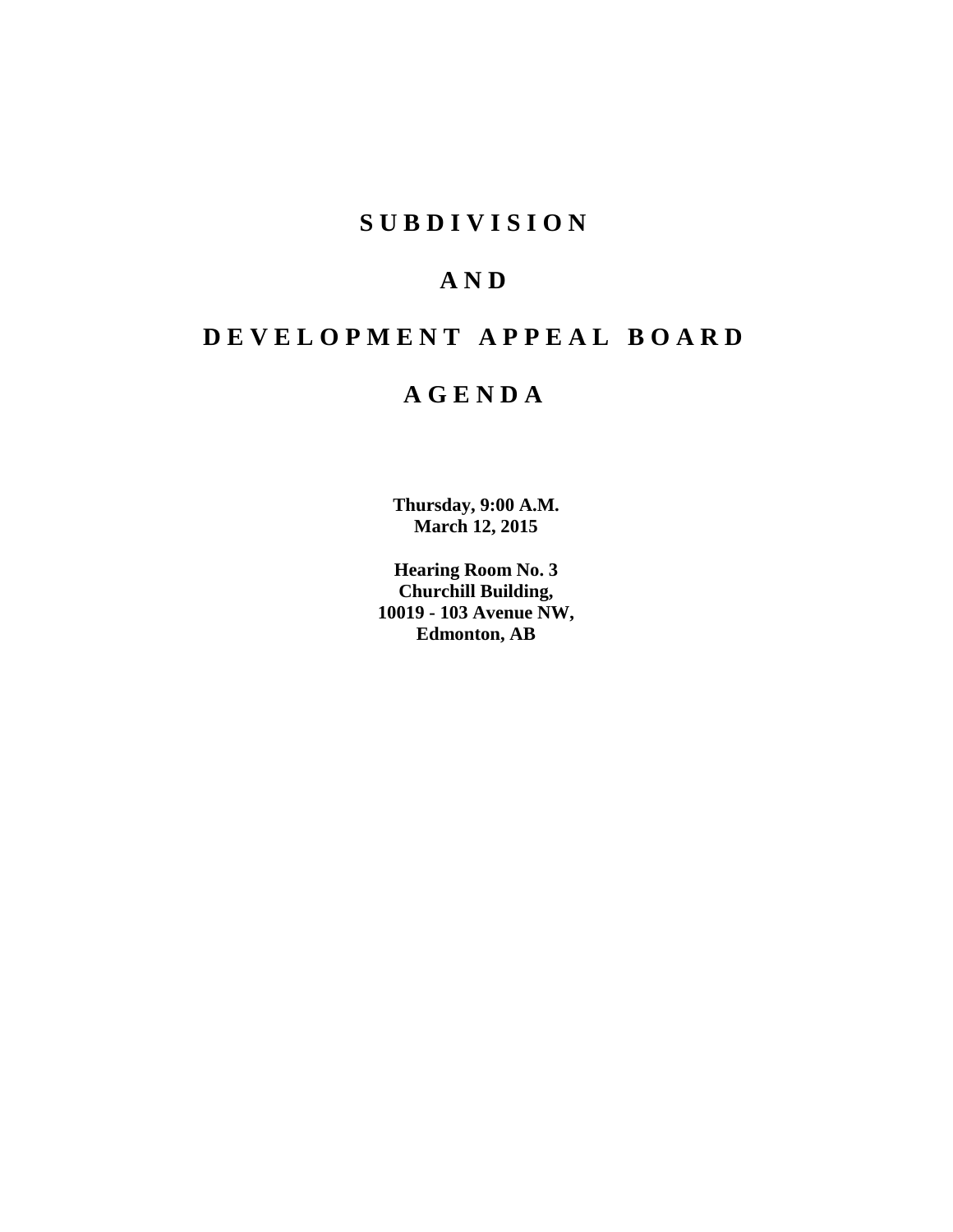# **SUBDIVISION AND DEVELOPMENT APPEAL BOARD HEARING ROOM NO. 3**

| I | 9:00 A.M.   | SDAB-D-15-051 | Construct an uncovered deck (irregular, 8.61)<br>metres by 4.89 metres at 0.95 metres in Height<br>and 6.01 metres by 1.01 metres at 0.34 metres in<br>Height), existing without permits                                                                                                         |
|---|-------------|---------------|--------------------------------------------------------------------------------------------------------------------------------------------------------------------------------------------------------------------------------------------------------------------------------------------------|
|   |             |               | 11012 - 76 Street NW<br>Project No.: 161242059-002                                                                                                                                                                                                                                               |
|   |             |               | BREAK: 10:15 A.M. TO 10:30 A.M.                                                                                                                                                                                                                                                                  |
| H | 10:30 A.M.  | SDAB-D-15-052 | Change the Use from General Retail Store to<br>Indoor Participant Recreation Services Use with<br>Accessory Personal Service Shop and to<br>construct interior alterations (98.20 square<br>metres of Public Space) - True Yoga Edmonton<br>Inc.                                                 |
|   |             |               | 10046 - 81 Avenue NW<br>Project No.: 162475236-002                                                                                                                                                                                                                                               |
|   |             |               | LUNCH BREAK: 1:00 P.M. TO 1:30 P.M.                                                                                                                                                                                                                                                              |
| Ш | $1:30$ P.M. | SDAB-D-15-053 | Change the Use from a Limited Group Home to<br>a Group Home (increasing number of residents<br>from 6 to 10), to construct a rear uncovered<br>Deck, (existing without permits), exterior<br>alterations (exchange two windows into doors<br>on second floor) and extended concrete<br>Driveway. |
|   |             |               | 18929 - 99A Avenue NW<br>Project No.: 165491804-001                                                                                                                                                                                                                                              |

*NOTE: Unless otherwise stated, all references to "Section numbers" refer to the authority under the Edmonton Zoning Bylaw 12800.*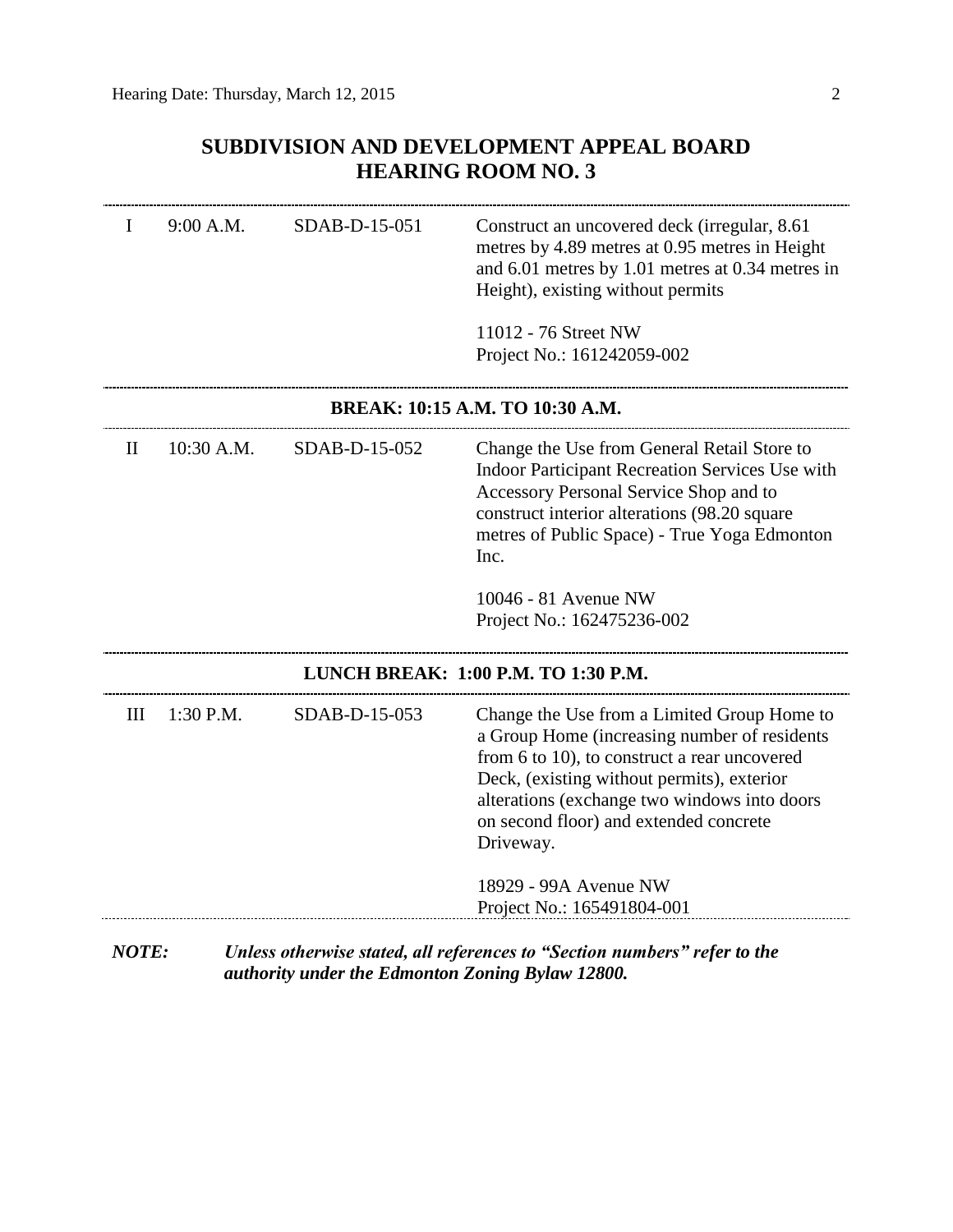| ITEM I: 9:00 A.M. |                                                        | FILE: SDAB-D-15-051                                                                                                                                                                         |
|-------------------|--------------------------------------------------------|---------------------------------------------------------------------------------------------------------------------------------------------------------------------------------------------|
|                   | AN APPEAL FROM THE DECISION OF THE DEVELOPMENT OFFICER |                                                                                                                                                                                             |
|                   | <b>APPELLANT:</b>                                      |                                                                                                                                                                                             |
|                   | <b>APPLICATION NO.:</b>                                | 161242059-002                                                                                                                                                                               |
|                   | <b>ADDRESS OF APPELLANT:</b>                           | #1, 10017 - 113 Street NW<br>Edmonton, AB T5K 1N9                                                                                                                                           |
|                   | <b>APPLICATION TO:</b>                                 | Construct an uncovered deck (irregular,<br>8.61 metres by 4.89 metres at 0.95 metres<br>in Height and 6.01 metres by 1.01 metres<br>at 0.34 metres in Height), existing without<br>permits. |
|                   | <b>DECISION OF THE</b><br>DEVELOPMENT AUTHORITY:       | Refused                                                                                                                                                                                     |
|                   | <b>DECISION DATE:</b>                                  | January 14, 2015                                                                                                                                                                            |
|                   | <b>DATE OF APPEAL:</b>                                 | January 19, 2015                                                                                                                                                                            |
|                   | MUNICIPAL DESCRIPTION<br>OF SUBJECT PROPERTY:          | 11012 - 76 Street NW                                                                                                                                                                        |
|                   | <b>LEGAL DESCRIPTION:</b>                              | Plan 4587AK Blk 8 Lot 9                                                                                                                                                                     |
|                   | ZONE:                                                  | RF1 Single Detached Residential Zone                                                                                                                                                        |
|                   | <b>OVERLAY:</b>                                        | Mature Neighbourhood Overlay                                                                                                                                                                |
|                   | <b>STATUTORY PLAN:</b>                                 | <b>Stadium Station Area Redevelopment Plan</b>                                                                                                                                              |
|                   |                                                        |                                                                                                                                                                                             |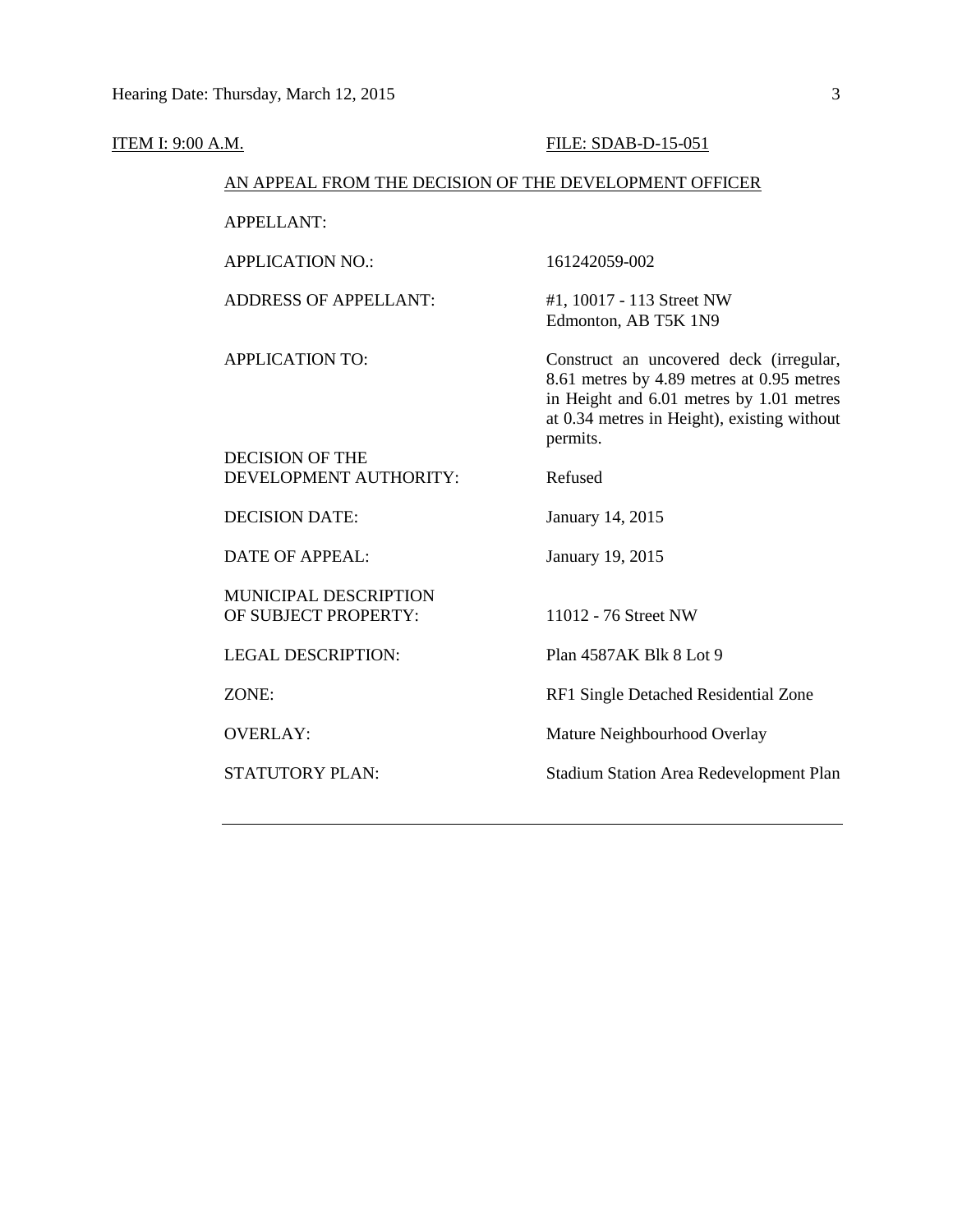#### DEVELOPMENT OFFICER'S DECISION

REFUSED - The proposed development is refused for the following reason:

Section 44.3(b) Platform Structures provided such projections do not exceed 0.60 m for Setbacks or Separation Spaces with a depth of less than 4.0 m

Proposed: 0 m Deficient by: 0.6 m

#### APPELLANT'S SUBMISSION

The authority was ready to grant the variance until the neighbors balked. Their objections are comprised of exaggerated concerns and are not in the spirit of cooperation. The deck as refused has existed for twenty years and a number of reasons for the type of construction existed at the time. The permit apparently not having been included with the original drawings or site plan on file with the city indicate that the contractor that built the deck had not filed plans. The rationale being perhaps that the city had approved the deck with the original development permit in 1994.

To discover twenty years later and to be denied keeping it as is because of a neighbors objection to a structure which they have lived with for 16 years seems to beg a fairer and more reasonable compromise than to dismantle it at great cost to myself (former owner of the property) and to the purchaser's, B and K Hamilton (current property owners). Furthermore, the Development Authority, Melissa Ziober had indicated in an email that she was prepared to grant variance subject to the neighbors on the north side providing a letter as to how they are affected by the deck. It is their reasons for objection that need to come under scrutiny and I am hopeful that common sense prevails and a compromise can be reached which does not require drastic measures.

#### SUBDIVISION AND DEVELOPMENT APPEAL BOARD OFFICER'S COMMENTS

This is an application to construct an uncovered deck (irregular, 8.61 metres by 4.89 metres at 0.95 metres in Height and 6.01 metres by 1.01 metres at 0.34 metres in Height), existing without permits.

The site is located west of 76 Street and south of 112 Avenue and is zoned RF1 Single Detached Residential Zone, Section 110 of the Edmonton Zoning Bylaw 12800. The site is within the Mature Neighbourhood Overlay, Section 814 of the Edmonton Zoning Bylaw 12800 and is within the Stadium Station Area Redevelopment Plan, Bylaw 6931, as amended, adopted by Council February 23, 1983.

**Single Detached Housing** is a Permitted Use in the RSL Residential Small Lot Zone, Section 110.2(4).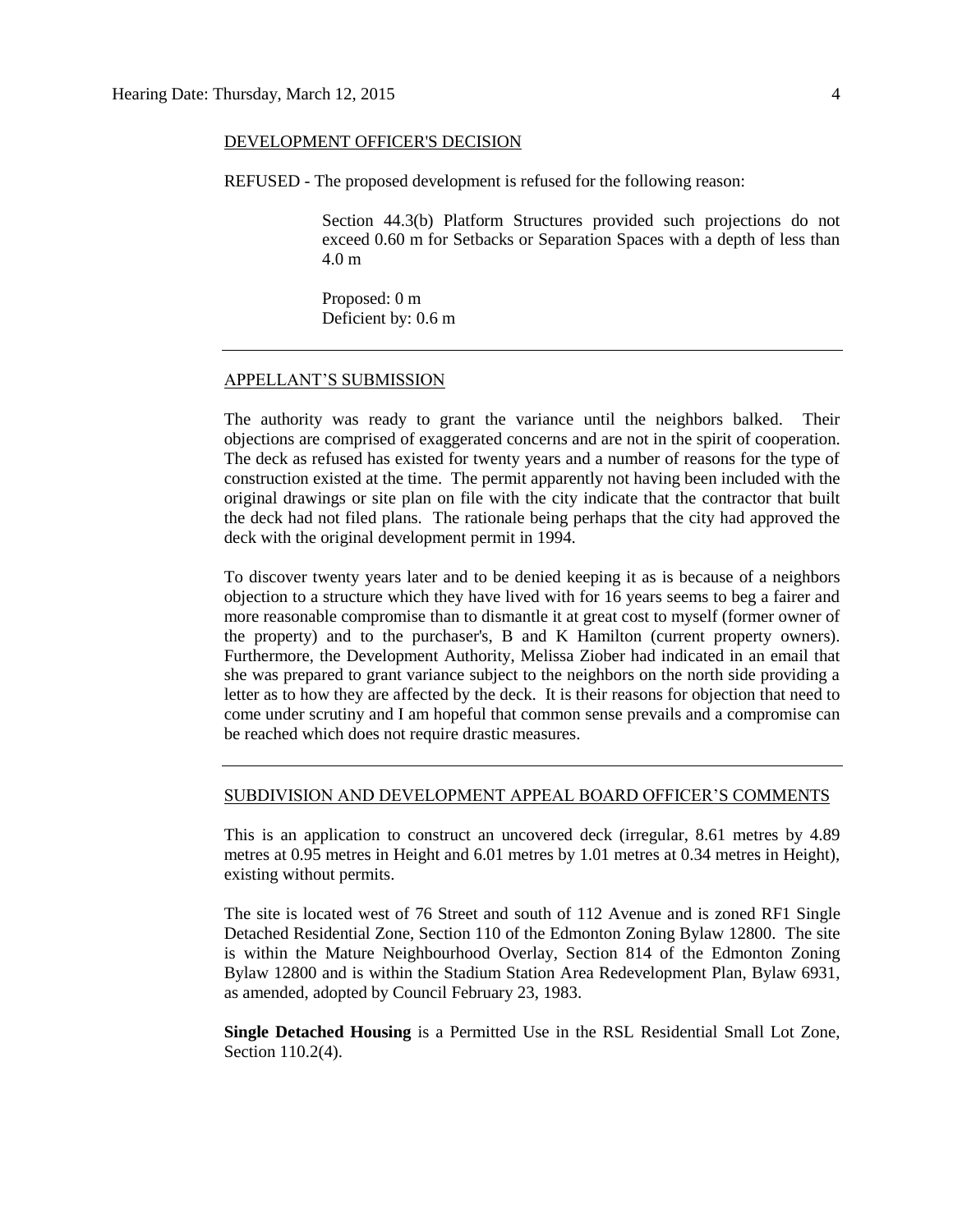Section 50.1(2) states Accessory Uses and Buildings are permitted in a Zone when Accessory to a principal Use which is a Permitted Use in that same Zone and for which a Development Permit has been issued.

Section 44.3(b) states Platform Structures may project into a required Setback or Separation Space provided such projections do not exceed 0.60 metres for Setbacks or Separation Spaces with a depth of less than 4.0 metres.

Section 814.3(2) states where the Site Width is less than [18.3](javascript:void(0);) metres, the Side Setback requirements of the underlying Residential Zone shall apply.

Section 110.4(9)(a) states Side Setbacks shall total at least 20 percent of the Site Width, with a minimum Side Setback of [1.2](javascript:void(0);) metres on each side.

#### **The existing (north) Side Setback is 1.20 metres.**

**Therefore, the deck may project 0.60 metres into the required Setback (1.2 metres – 1.2 metres = 0.00 metres + 0.60 metres). The Development Officer determined the proposed deck projects 1.20 metres and exceeds the maximum allowable by 0.60 metres.** 

Under Section 6.1(74), **Platform Structures** means structures projecting from the wall of a building that may be surrounded by guardrails or parapet walls. Common structures include: balconies, raised terraces and decks.

Under Section 6.1(90), **Side Setback** means the distance that a development or a specified portion of it, must be set back from a Side Lot Line. A Side Setback is not a Side Yard, Amenity Space or Separation Space.

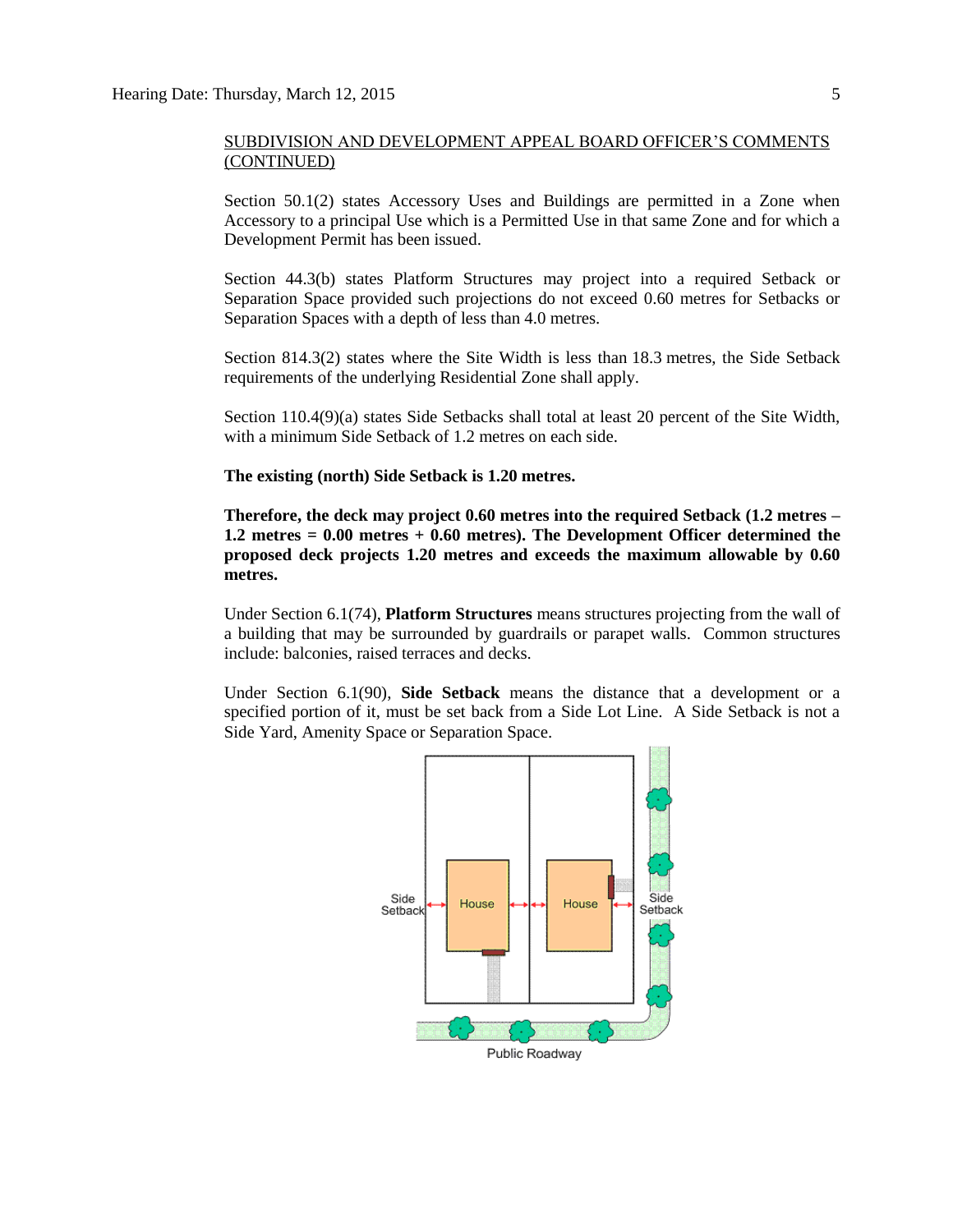Under Section 6.1(89), **Side Lot Line** means the property line of a lot other than a Front Lot Line or Rear Lot Line.



Section 110.1 states the purpose of the RF1 Single Detached Residential Zone is to provide for Single Detached Housing while allowing other forms of small scale housing in the form of Secondary Suites, Semi-detached Housing an Duplex Housing under certain conditions.

The following jobs are listed in the Sustainable Development POSSE system:

| <b>Application</b> | <b>Description</b>            | <b>Decision</b>                                                                                                                                                                                                   |
|--------------------|-------------------------------|-------------------------------------------------------------------------------------------------------------------------------------------------------------------------------------------------------------------|
| <b>Number</b>      |                               |                                                                                                                                                                                                                   |
| 161242059-001      | <b>Compliance Certificate</b> | October 2, 2014; Your Real Property<br>Report, dated September 17, 2014<br>shows a Single Detached House with<br>front and rear Balconies that complies                                                           |
|                    |                               | with the RF1 (Single Detached<br>Residential) Zone, and The Mature<br>Neighbourhood Overlay development<br>regulations.                                                                                           |
|                    |                               | The detached garage shown on the Real<br>Property Report complies with the yard<br>regulations for Accessory Buildings in<br>The Mature Neighbourhood Overlay<br>and Accessory Buildings in Residential<br>Zones. |
|                    |                               | You are also advised that a search of<br>files revealed no record<br>of<br>our                                                                                                                                    |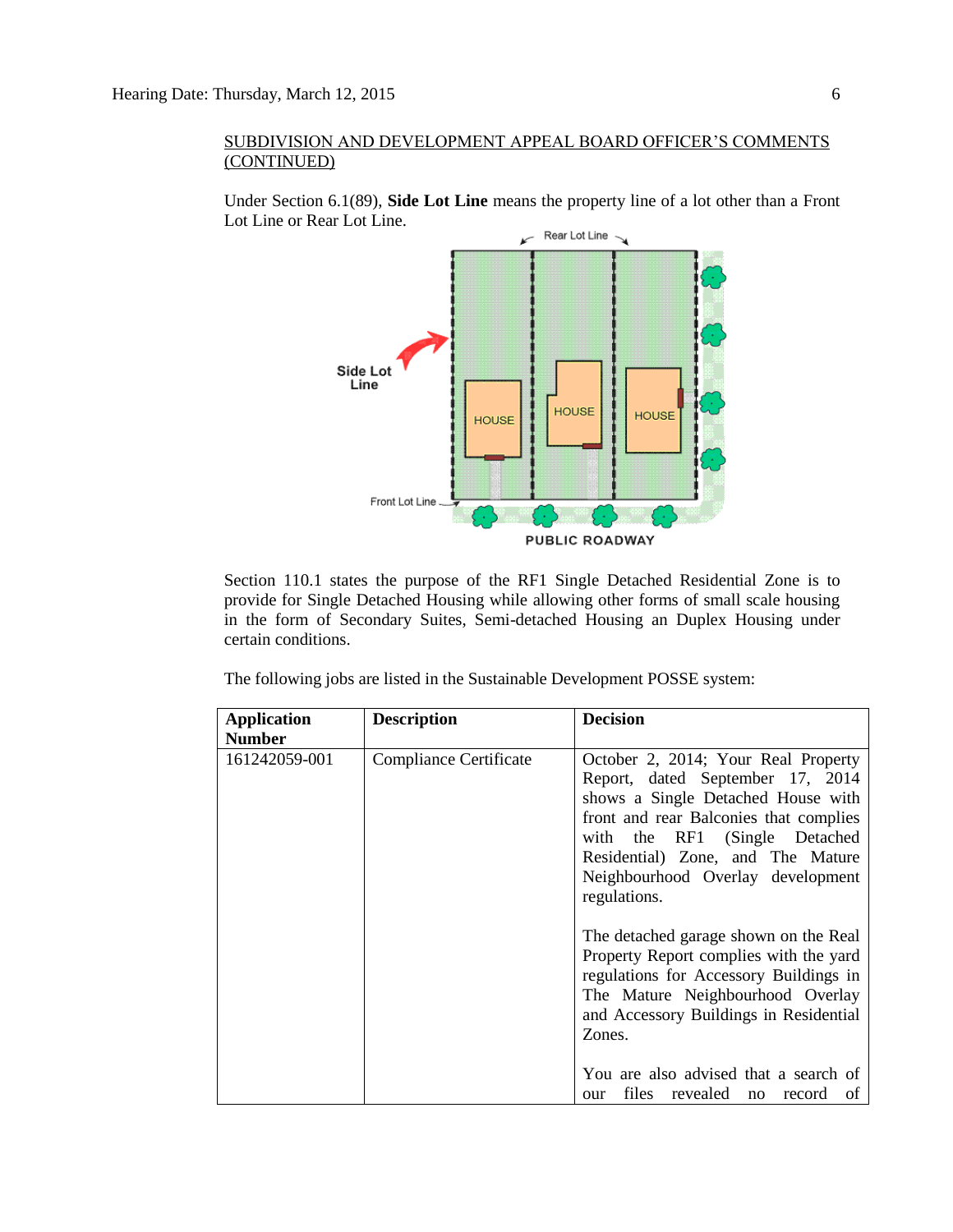| 161242059-001 |                                | development approval for the 0.95 m                                                                                                                                                                                                                                                                                                                                              |
|---------------|--------------------------------|----------------------------------------------------------------------------------------------------------------------------------------------------------------------------------------------------------------------------------------------------------------------------------------------------------------------------------------------------------------------------------|
| (continued)   |                                | high rear Uncovered Deck and the 0.35                                                                                                                                                                                                                                                                                                                                            |
|               |                                | m high side Uncovered Deck, nor do                                                                                                                                                                                                                                                                                                                                               |
|               |                                | the decks comply.                                                                                                                                                                                                                                                                                                                                                                |
|               |                                | A Development Permit and Building<br>Permit must be obtained for this<br>structure. To apply for a development<br>and building permit, you must submit<br>the required drawings as outlined in the<br>enclosed brochure, as well as the<br>appropriate fees. Any approval or<br>refusal is subject to the right of appeal<br>to the Subdivision and Development<br>Appeal Board. |
|               |                                | Our response is based on the Real<br>Property Report only and this letter<br>does<br>include<br>safety<br>code<br>not<br>compliance. Sustainable Development<br>does not conduct independent site<br>inspections and cannot comment on the<br>accuracy or completeness of the Real<br>Property Report.                                                                           |
| 114119-002    | Single<br>To<br>construct<br>a | Approved July 11, 1994                                                                                                                                                                                                                                                                                                                                                           |
|               | Detached<br>with<br>House      |                                                                                                                                                                                                                                                                                                                                                                                  |
|               | fireplace.                     |                                                                                                                                                                                                                                                                                                                                                                                  |

# NOTICE TO APPLICANT/APPELLANT

Provincial legislation requires that the Subdivision and Development Appeal Board issue its official decision in writing within fifteen days of the conclusion of the hearing. Bylaw No. 11136 requires that a verbal announcement of the Board's decision shall be made at the conclusion of the hearing of an appeal, but the verbal decision is not final nor binding on the Board until the decision has been given in writing in accordance with the Municipal Government Act.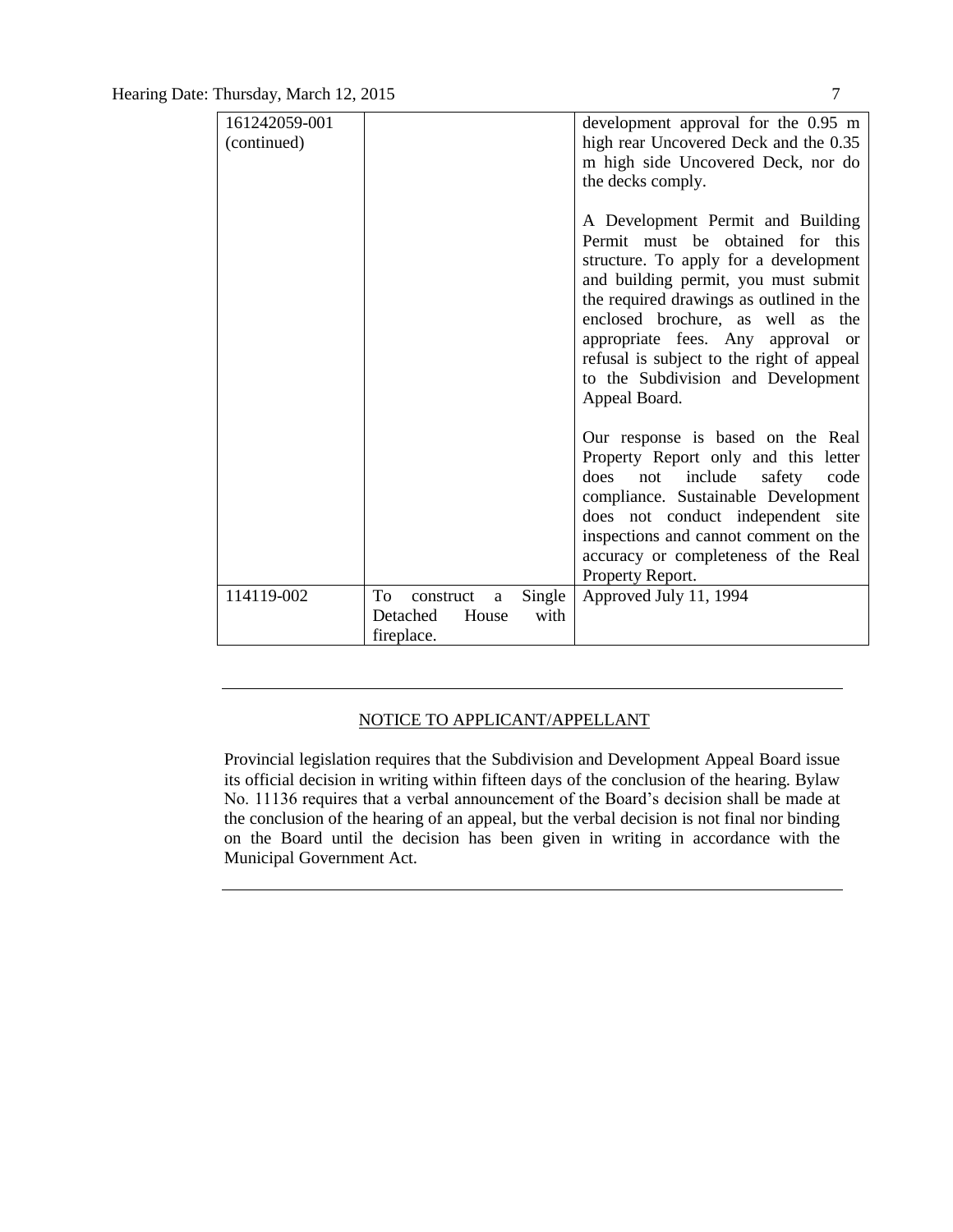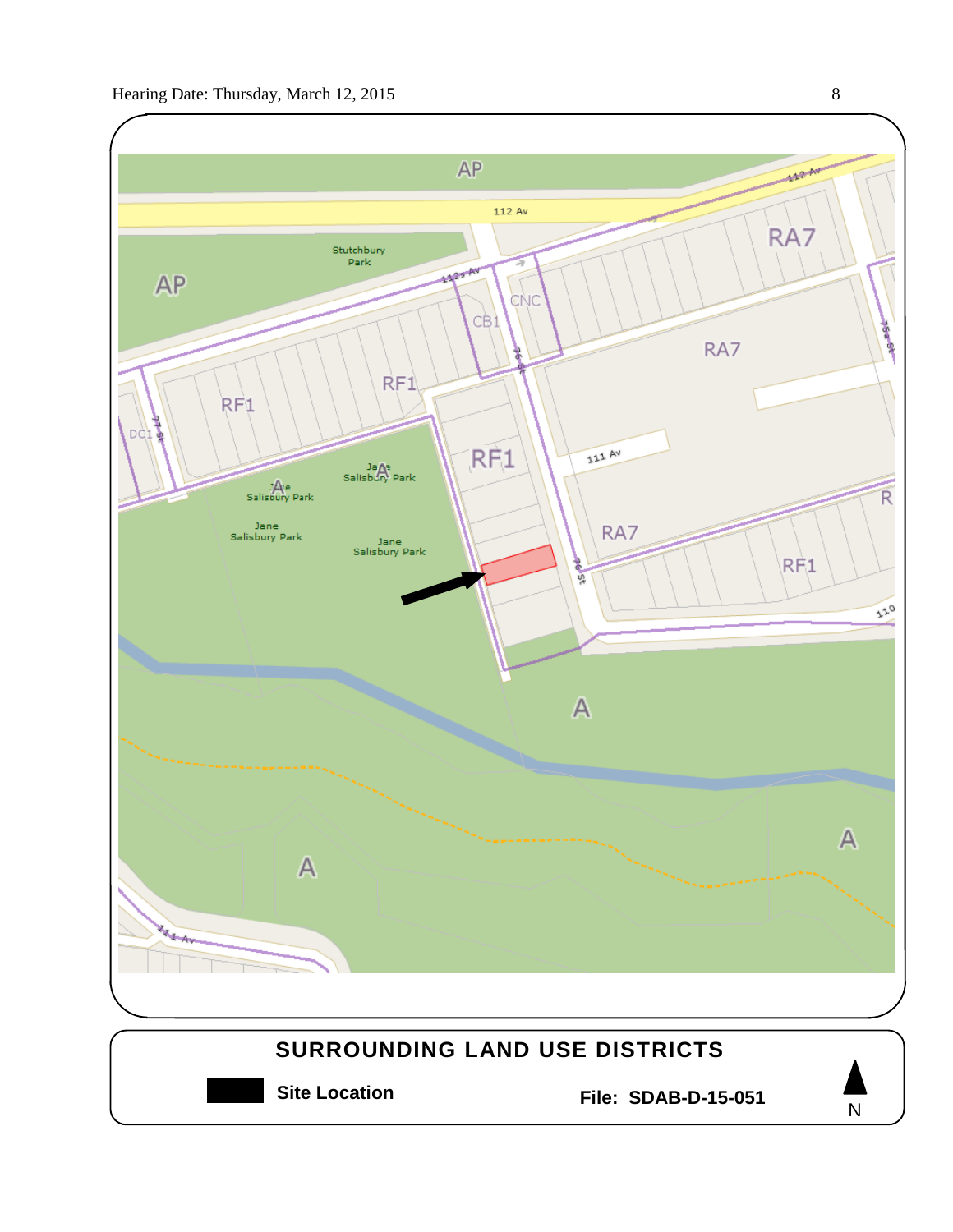#### **ITEM II: 10:30 A.M. FILE: SDAB-D-15-052**

#### AN APPEAL FROM THE DECISION OF THE DEVELOPMENT OFFICER BY AN ADJACENT PROPERTY OWNER

APPELLANT:

APPLICATION NO.: 162475236-002 ADDRESS OF APPELLANT: 20 - 23333 Wye Road Sherwood Park, AB T8B 1K4 APPLICATION TO: Change the Use from General Retail Store to Indoor Participant Recreation Services Use with Accessory Personal Service Shop and to construct interior alterations (98.20 square metres of Public Space) - True Yoga Edmonton Inc. DECISION OF THE DEVELOPMENT AUTHORITY: Approved with Conditions DECISION DATE: January 28, 2015 DATE OF APPEAL: February 17, 2015 NOTIFICATION PERIOD: February 3, 2015 through February 16, 2015 RESPONDENT: ADDRESS OF RESPONDENT: 8119 - 86 Avenue NW Edmonton, AB T6C 1J2 MUNICIPAL DESCRIPTION OF SUBJECT PROPERTY: 10046 - 81 Avenue NW LEGAL DESCRIPTION: Plan I Blk 59 Lot 27 ZONE: CB2 General Business Zone OVERLAY: Pedestrian Commercial Shopping Street **Overlay** STATUTORY PLAN: Strathcona Area Redevelopment Plan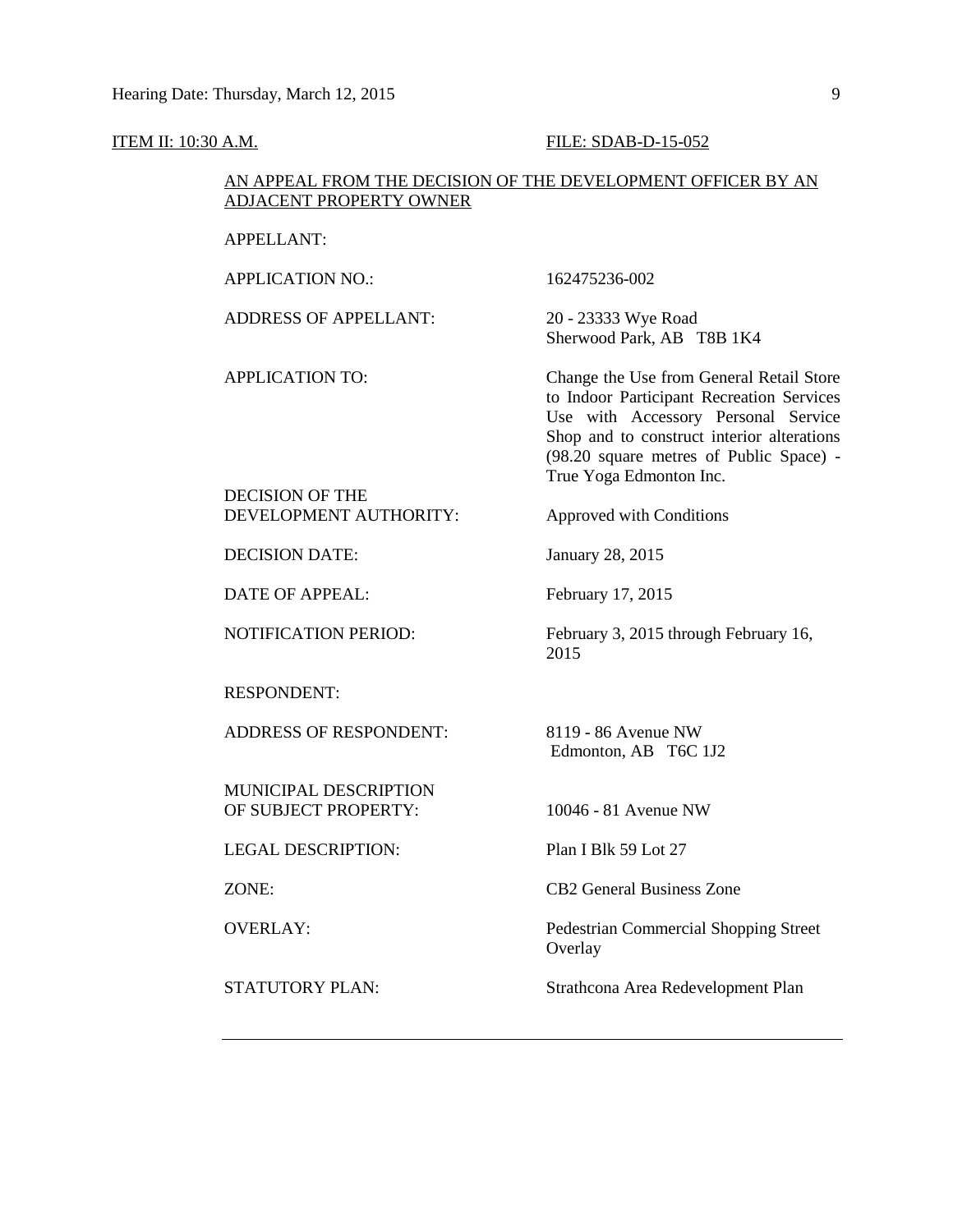#### DEVELOPMENT OFFICER'S DECISION

APPROVED - The proposed development is approved subject to the following conditions:

> 1) Any outdoor lighting for any development shall be located and arranged so that no direct rays of light are directed at any adjoining properties, or interfere with the effectiveness of any traffic control devices. (Reference Section 51 of the Edmonton Zoning Bylaw 12800.)

### NOTES:

1) This Development Permit is not a Business Licence. A separate application must be made for a Business Licence.

2) Signs require separate Development Applications.

3) A Building Permit is Required for any construction or change in use of a building. For a building permit, and prior to the Plans Examination review, you require construction drawings and the payment of fees. Please contact the 311 Call Centre for further information.

4) The City of Edmonton does not conduct independent environmental checks of land within the City. If you are concerned about the suitability of this property for any purpose, you should conduct your own tests and reviews. The City of Edmonton, in issuing this Development Permit, makes no representations and offers no warranties as to the suitability of the property for any purpose or as to the presence or absence of any environmental contaminants on the property.

5) An approved Development Permit means that the proposed development has been reviewed only against the provisions of the Edmonton Zoning Bylaw. It does not remove obligations to conform with other legislation, bylaws or land title instruments such as the Municipal Government Act, the ERCB Directive 079, the Edmonton Safety Codes Permit Bylaw or any caveats, covenants or easements that might be attached to the Site

6) Subject to the right of appeal the permit is NOT VALID until the required Notification Period expires (date noted below in accordance with Section 21.1 and 17.1)

#### **Variance:**

Variance to Section 54.2, Schedule 1(36) - Overall on site parking reduced from 31 spaces to 5 spaces.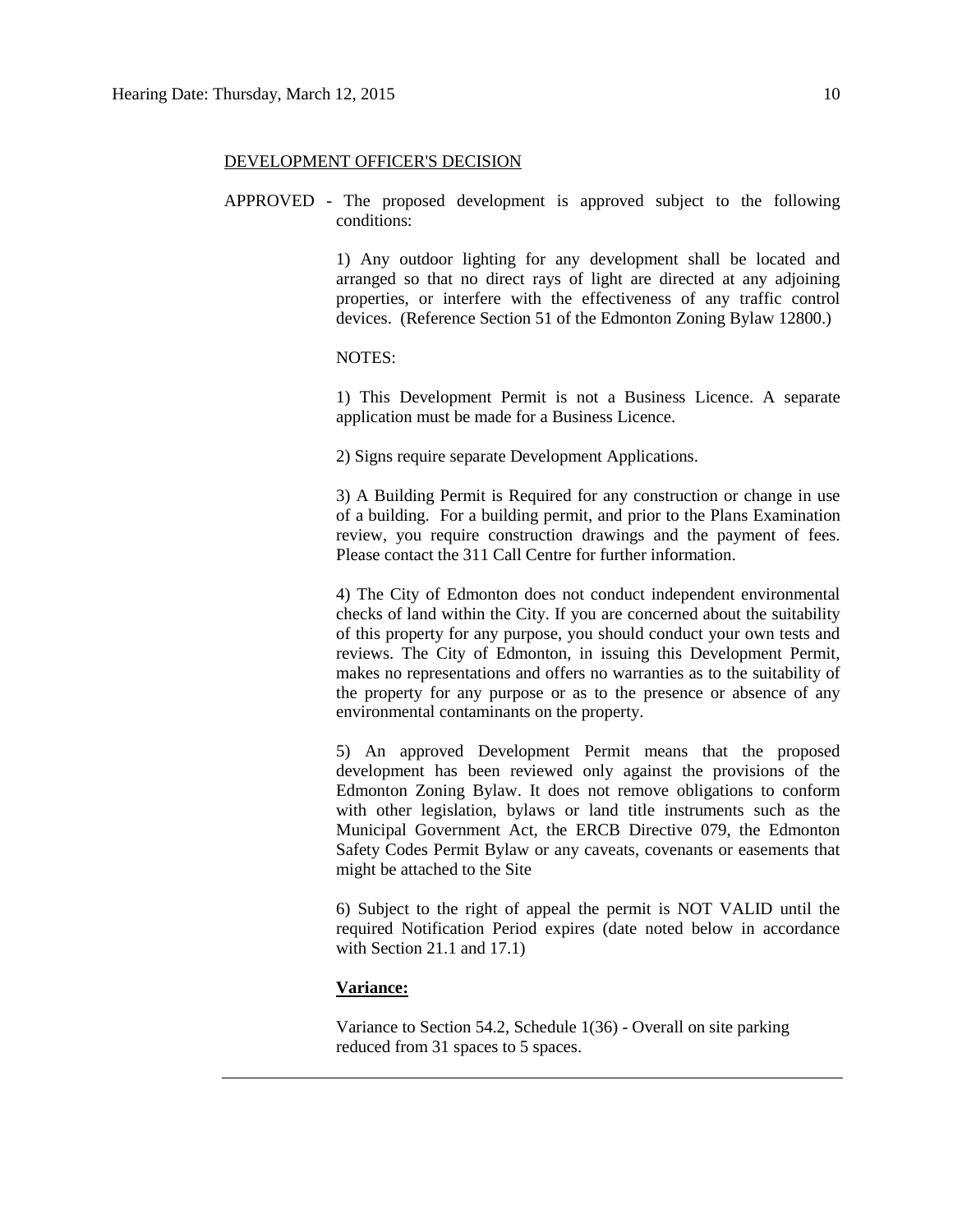#### APPELLANT'S SUBMISSION

Concern about parking.

#### SUBDIVISION AND DEVELOPMENT APPEAL BOARD OFFICER'S COMMENTS

This is an application to change the Use from General Retail Store to Indoor Participant Recreation Services Use with Accessory Personal Service Shop and to construct interior alterations (98.20 square metres of Public Space) – True Yoga Edmonton Inc.

The site is located north of 81 Avenue, west of 100 Street and is zoned CB2 General Business Zone, Section 340 of the Edmonton Zoning Bylaw 12800. The site is within the Pedestrian Commercial Shopping Street Overlay, Section 819. The site is also within the West Ritchie Area and Section 4 – Guidelines for the Local Commercial Districts of the Strathcona Area Redevelopment Plan, Bylaw 11890, as amended, approved by Council December 15, 1998.

Section 686(1)(b) of the *Municipal Government Act* states "a development appeal to a subdivision and development appeal board is commenced by filing a notice of the appeal, containing reasons, with the board within 14 days, in the case of an appeal made by a person referred to in section 685(2), after the date on which the notice of the issuance of the permit was given in accordance with the land use bylaw."

Section 685(2) of the *Municipal Government Act* states "in addition to an applicant under subsection (1), any person affected by an order, decision or development permit made or issued by a development authority may appeal to the subdivision and development appeal board."

The Board is advised that the decision of approval by the Development Officer is dated January 28, 2015. The Notice of Appeal Period began February 3, 2015 and ended February 16, 2015 and the Notice of Appeal was filed on February 17, 2015.

Section 22(1) and (2) of the *Interpretation Act*, RSA 2000, c. I-8, states that:

22**(1)** If in an enactment the time limited for the doing of a thing expires or falls on a holiday, the thing may be done on the day next following that is not a holiday.

**(2)** If in an enactment the time limited for registration or filing of an instrument, or for the doing of anything, expires or falls on a day on which the office or place in which the instrument or thing is required to be registered, filed or done is not open during its regular hours of business, the instrument or thing may be registered, filed or done on the day next following on which the office or place is open.

The Board is advised the Subdivision and Development Appeal Board was closed on February 16, 2015 and re-opened on February 17, 2015.

**Indoor Participant Recreation Services** is a Permitted Use in the CB2 General Business Zone, Section 340.2(15).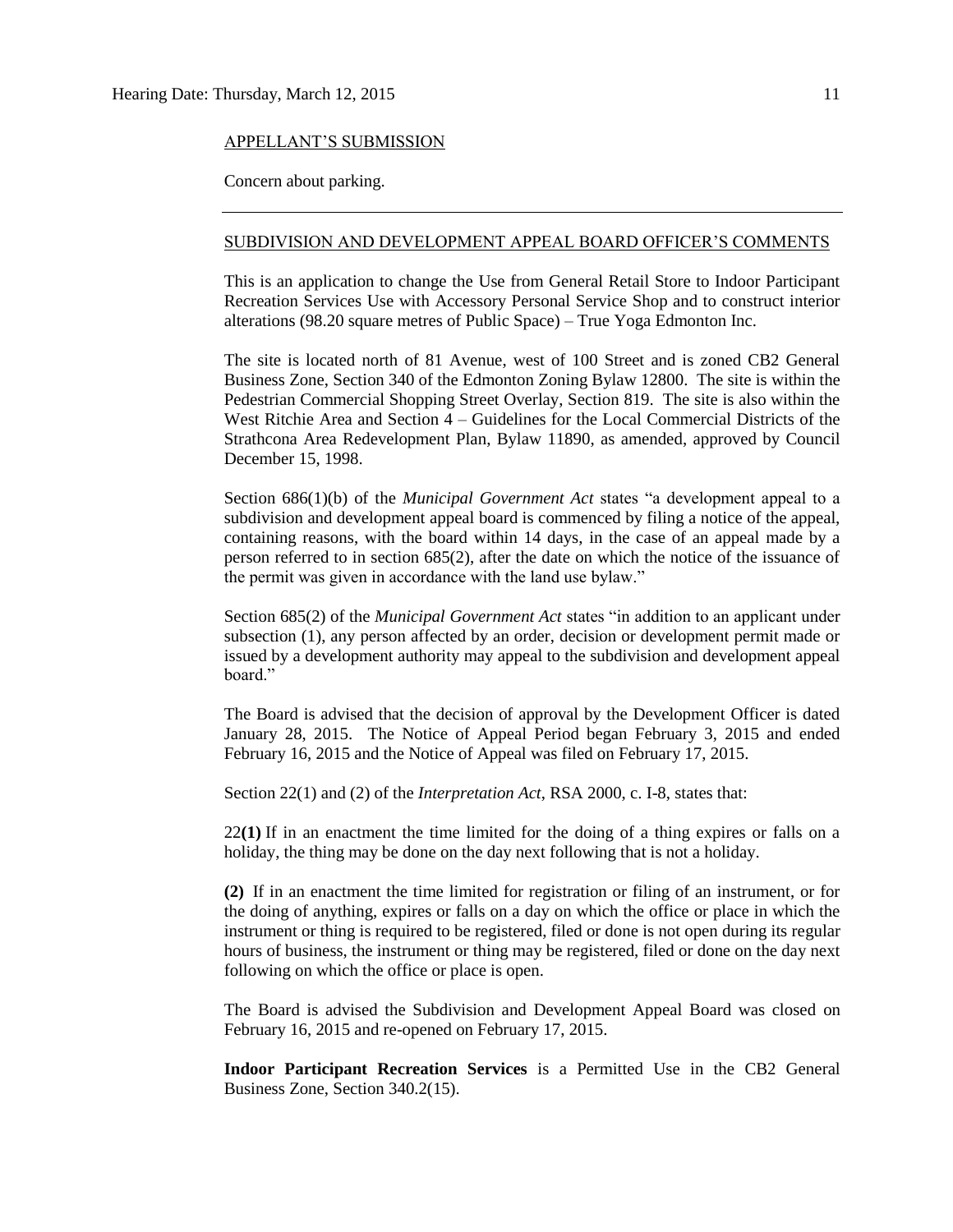**Personal Service Shops** is a Permitted Use in the CB2 General Business Zone, Section 340.2(20).

Under Section 7.8(4), **Indoor Participant Recreation Services** means development providing facilities within an enclosed building for sports and active recreation where patrons are predominantly participants and any spectators are incidental and attend on a non-recurring basis. Typical Uses include athletic clubs; health and fitness clubs; curling, roller skating and hockey rinks; swimming pools; rifle and pistol ranges, bowling alleys and racquet clubs.

Under Section 7.4(41), **Personal Service Shops** means development used for the provision of personal services to an individual which are related to the care and appearance of the body, or the cleaning and repair of personal effects. This Use Class includes barbershops, hairdressers, beauty salons, tailors, dressmakers, shoe repair shops, and dry cleaning establishments and laundromats. This Use Class does not include Health Services.

This application was approved by the Development Officer subject to conditions.

Pursuant to Section 11.3 and 11.4 and subject to the right of appeal to the Subdivision and Development Appeal Board, Section 21.1, the Development Officer granted the following variance:

Section 819.3(8) states the minimum number of off-street parking spaces required shall be in accordance with the provisions of Section 54, Schedule 1 of this Bylaw, with exceptions for certain classes, which do not include Indoor Participant Recreation Services or Community, Educational, Recreational and Cultural Service Use Classes in general.

Section  $819.3(8)(c)$  states the minimum number of off-street parking spaces required shall be in accordance with the provisions of Section 54, Schedule 1 of this Bylaw, except that for all other Commercial Use Classes, parking shall be provided on the basis of 1 parking space per 90.9 square metres of Floor Area.

Section 54.2 Schedule 1(A)(36) states Indoor Participant Recreation Services must have 1 parking space per 3.5 seats or 1 parking space per 3.3 square metres of Floor Area used by patrons.

## **The Development Officer determined 31 parking spaces are required. The proposed development provides 5 parking spaces, and a relaxation of 26 parking spaces was granted.**

The decision of approval by the Development Officer has been appealed by an adjacent property owner located at 10039 - 81 Avenue.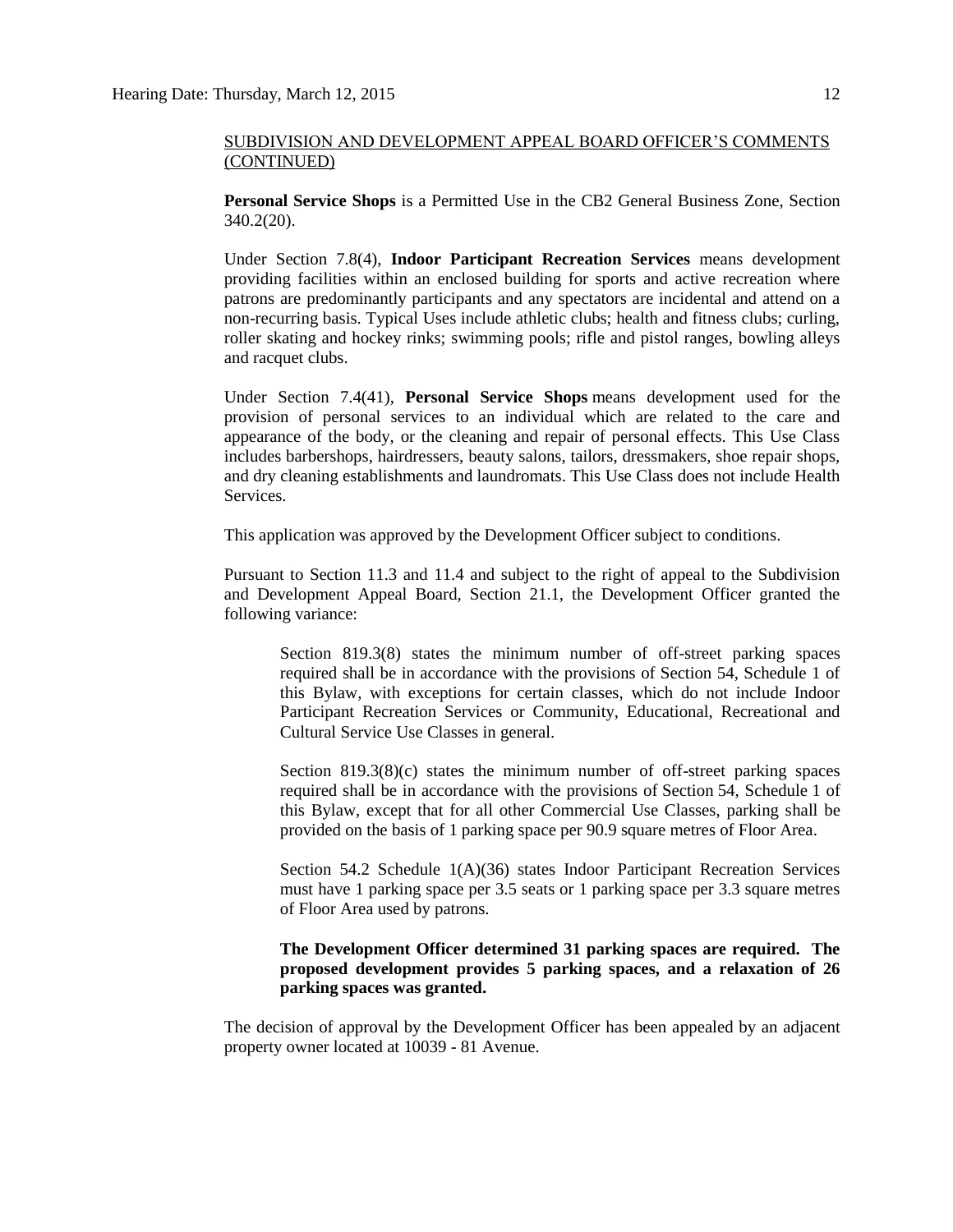Under Section 6.1(34), **Floor Area** means the total Floor Area of the building or structure, contained within the outside surface of the exterior and Basement walls, provided that in the case of a wall containing windows, the glazing line of windows may be used.

Under Section 6.1(80), **Public Space** means space within an establishment, which is open to the public and not restricted to employees only. This definition does not include kitchens, administrative offices, food or drink preparation areas.

Section 819.1 states the purpose of the Pedestrian Commercial Shopping Street Overlay is to maintain the pedestrian-oriented character of commercial areas, comprised of sopping streets in close proximity to residential areas of the City.

Section 340.1 states the purpose of the CB2 General Business Zone is to provide for businesses that require large Sites and location with good visibility and accessibility along, or adjacent to, major public roadways.

Included in the Sustainable Development Department's POSSE system, under "SDAB", is a Memorandum dated January 7, 2015 from Rob Metcalf, Senior Transportation Technician, Sustainable Transportation, Transportation Planning Branch which indicates that Transportation Services has reviewed the development application and does not have any issues or concerns with the parking variance associated with this application subject to an advisement if approved. **A copy of the Memorandum from Transportation Services is on file.**

| <b>Application</b> | <b>Description</b>     | <b>Decision</b>                                                                                                                                                                                                                                      |
|--------------------|------------------------|------------------------------------------------------------------------------------------------------------------------------------------------------------------------------------------------------------------------------------------------------|
| <b>Number</b>      |                        |                                                                                                                                                                                                                                                      |
| 159326206-001      | Compliance Certificate | August 25, 2014; Your Real Property<br>Report, dated April 30, 2014 shows a<br>Commercial Building that complies<br>with the CB2 (General Business) Zone,<br>The Pedestrian Commercial<br>and<br>Shopping Street Overlay development<br>regulations. |
|                    |                        | You are also advised that a search of<br>files revealed no record of<br>our<br>development approval for the 10.68 m x<br>5.20 m Shop.                                                                                                                |
|                    |                        | A Development Permit and Building<br>Permit must be obtained for this<br>structure. To apply for a development<br>and building permit, you must submit<br>the required drawings as outlined in the                                                   |

The following jobs are listed in the Sustainable Development POSSE system: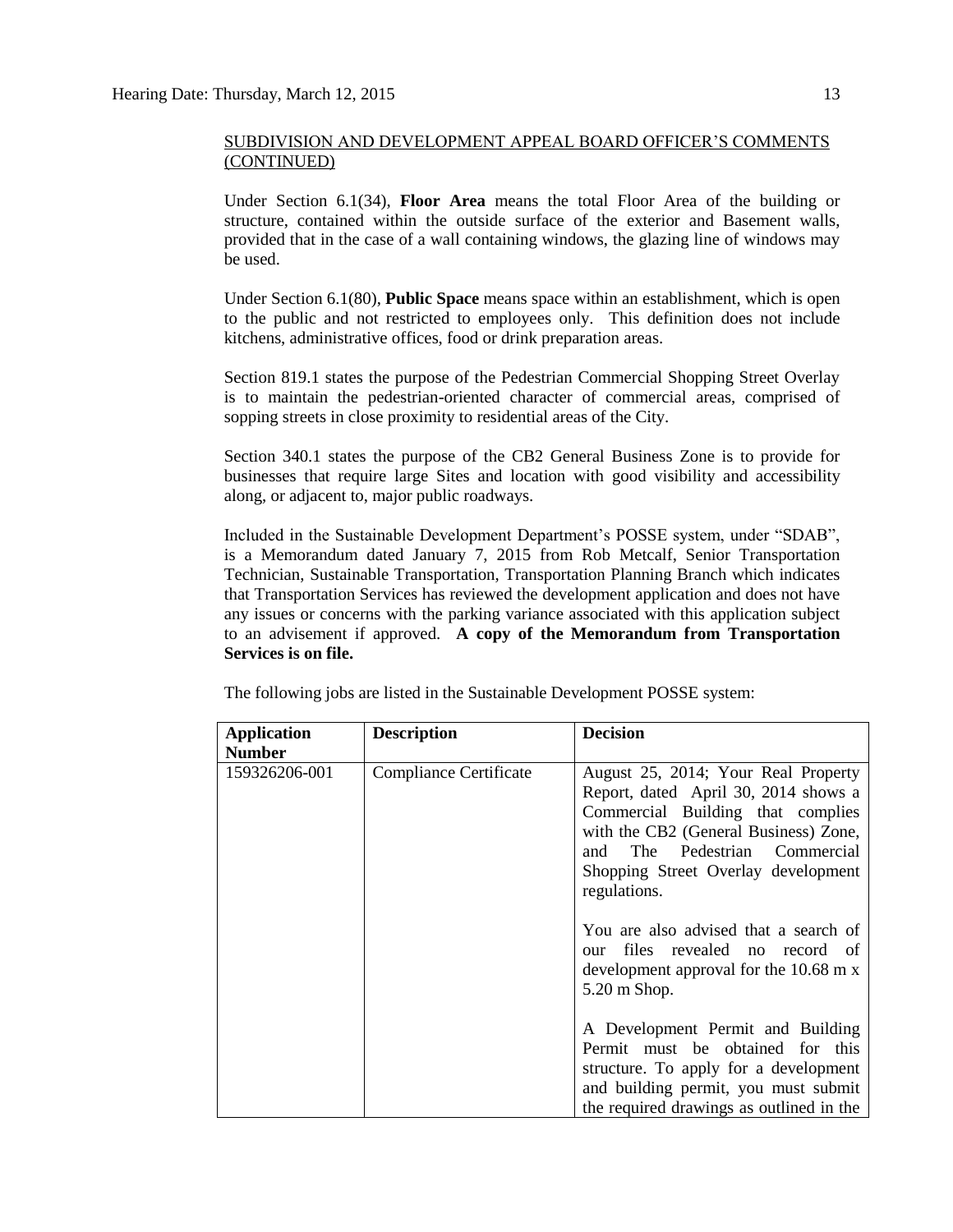| 159326206-001  |                               | enclosed brochure, as well as the                                            |
|----------------|-------------------------------|------------------------------------------------------------------------------|
| (continued)    |                               | appropriate fees. Any<br>approval<br><sub>or</sub>                           |
|                |                               | refusal is subject to the right of appeal                                    |
|                |                               | to the Subdivision and Development                                           |
|                |                               | Appeal Board.                                                                |
|                |                               |                                                                              |
|                |                               | The Real Property Report also shows                                          |
|                |                               | that the Overhead Sign and Cantilever                                        |
|                |                               | encroach onto 81st Avenue. The City's                                        |
|                |                               | Streets Development Control Bylaw                                            |
|                |                               | requires an Encroachment Agreement                                           |
|                |                               | for<br>any unauthorized development                                          |
|                |                               | within the road right-of-way.                                                |
|                |                               | Our response is based on the Real                                            |
|                |                               | Property Report only and this letter                                         |
|                |                               | does<br>include<br>safety<br>not<br>code                                     |
|                |                               | compliance. Sustainable Development                                          |
|                |                               | does not conduct independent site                                            |
|                |                               | inspections and cannot comment on the                                        |
|                |                               | accuracy or completeness of the Real                                         |
|                |                               | Property Report. [].                                                         |
| 1591030893-001 | <b>Compliance Certificate</b> | August 18, 2014; Your Real Property                                          |
|                |                               | Report, dated April 30, 2014 shows a                                         |
|                |                               | Building that does NOT comply with                                           |
|                |                               | either the CB2 (General Business)                                            |
|                |                               | Zone, or The Pedestrian Commercial                                           |
|                |                               | Shopping Street Overlay development                                          |
|                |                               | regulations. The building should have:                                       |
|                |                               |                                                                              |
|                |                               | - Buildings shall be built to the front                                      |
|                |                               | and<br>side<br>lines.<br>The<br>property                                     |
|                |                               | Development Officer<br>allow<br>may                                          |
|                |                               | building Setbacks up to 2.5 m to<br>accommodate street related activities,   |
|                |                               |                                                                              |
|                |                               | such as sidewalk cafes, architectural<br>and Landscaping<br>features<br>that |
|                |                               | contribute to the pedestrian-oriented                                        |
|                |                               | shopping<br>character of the<br>area.                                        |
|                |                               | (Reference Section 819.3(3))                                                 |
|                |                               |                                                                              |
|                |                               | building is NON-<br>However the                                              |
|                |                               | CONFORMING<br>pursuant<br>the<br>to                                          |
|                |                               | Municipal Government Act's Section                                           |
|                |                               | $643(5)$ .<br>This means that a non-                                         |
|                |                               | conforming building may continue to be                                       |
|                |                               | used but the building may not be                                             |
|                |                               | enlarged,<br>added<br>to,<br>rebuilt<br><b>or</b>                            |
|                |                               | structurally altered except:                                                 |
|                |                               | (a) to make it a conforming                                                  |
|                |                               | building,                                                                    |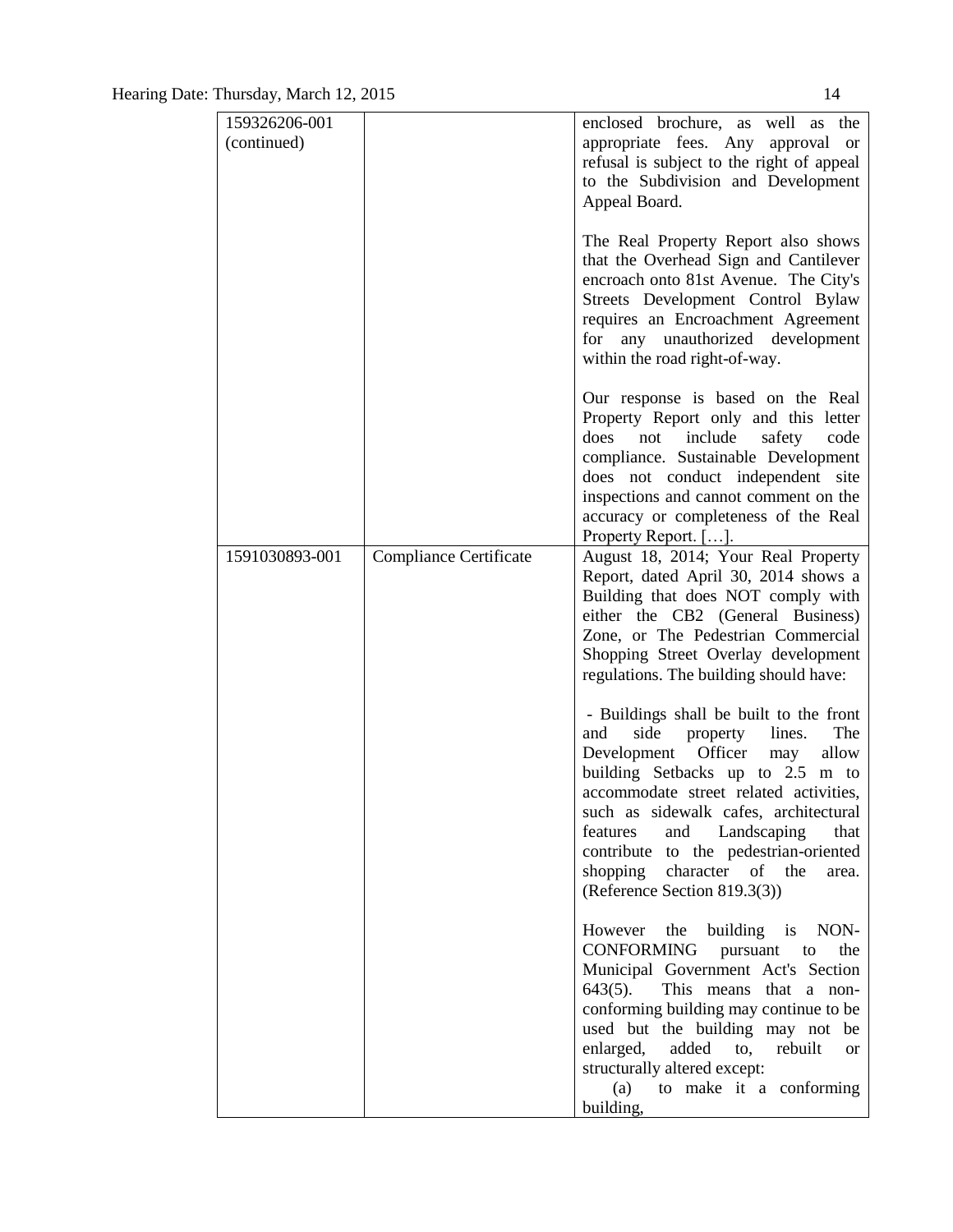| 1591030893-001 |                                                | (b) for routine maintenance of the                                         |
|----------------|------------------------------------------------|----------------------------------------------------------------------------|
| (continued)    |                                                | building, if the development authority                                     |
|                |                                                | considers it necessary,                                                    |
|                |                                                | or                                                                         |
|                |                                                | (c) in accordance with a land use                                          |
|                |                                                | bylaw that provides minor variance                                         |
|                |                                                | powers to the development authority for                                    |
|                |                                                | the purposes of this section.                                              |
|                |                                                | You are advised that this property is                                      |
|                |                                                | part of an area that has been targeted for                                 |
|                |                                                | grant funding under the City's Facade                                      |
|                |                                                | Improvement Program.                                                       |
|                |                                                | You are also advised that this property                                    |
|                |                                                | is part of an area that has been targeted                                  |
|                |                                                | for grant funding under the City's                                         |
|                |                                                | Development Incentive Program.                                             |
|                |                                                | Our response is based on the Real                                          |
|                |                                                | Property Report only and this letter                                       |
|                |                                                | does<br>not<br>include<br>safety<br>code                                   |
|                |                                                | compliance. Sustainable Development                                        |
|                |                                                | does not conduct independent site<br>inspections and cannot comment on the |
|                |                                                | accuracy or completeness of the Real                                       |
|                |                                                | Property Report. [].                                                       |
| 1038614-001    | To operate a Commercial                        | October 15, 2001; Approved with                                            |
|                | School.<br>(stained)<br>glass                  | conditions.                                                                |
|                | studio)                                        |                                                                            |
| 980303-001     | To operate a Retail Store.                     | March 7, 2001;<br>Approved<br>with                                         |
| 94196-001      | (Bakery)<br>To operate an Automotive           | conditions.<br>November 16, 1992; Issued.                                  |
|                | and<br>Equipment<br>Repair                     |                                                                            |
|                | Shop.                                          |                                                                            |
| 53221-001      | $\overline{\text{To}}$<br>add seating to<br>an | June 7, 1989; Issued with the following                                    |
|                | existing minor eating and                      | variances:                                                                 |
|                | drinking establishment                         | Relaxation of Schedule 66A.10 which                                        |
|                | (Take-out only) and add                        | states there shall be 1 parking space for                                  |
|                | seasonal seating outside.                      | every 4 seating spaces. Required                                           |
|                | (Baron's Pizza)                                | parking for the seasonal seating 13                                        |
|                | (8 seats inside and 50 seats                   | spaces Providing 0 spaces Deficient 13                                     |
|                | outside)                                       | spaces Note: Applicant providing the                                       |
|                |                                                | required 2 parking spaces for the inside<br>seating.                       |
| 39562-001      | Minor<br>To<br>operate<br>a                    | January 29, 1988; Issued.                                                  |
|                | Recreation Vehicle Sales &                     |                                                                            |
|                | a General Industrial Use                       |                                                                            |
|                | from a general industrial                      |                                                                            |
|                | building.                                      |                                                                            |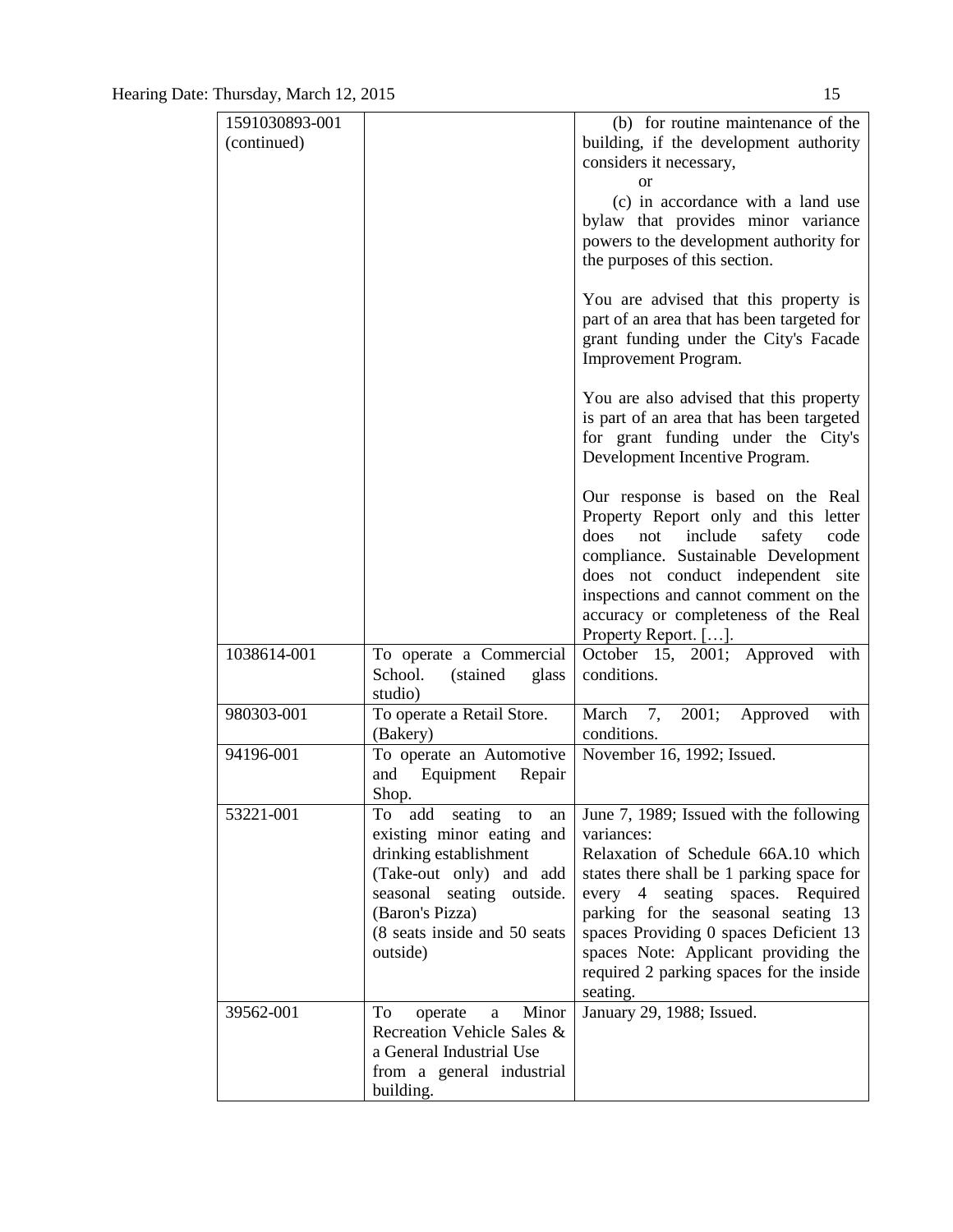Provincial legislation requires that the Subdivision and Development Appeal Board issue its official decision in writing within fifteen days of the conclusion of the hearing. Bylaw No. 11136 requires that a verbal announcement of the Board's decision shall be made at the conclusion of the hearing of an appeal, but the verbal decision is not final nor binding on the Board until the decision has been given in writing in accordance with the Municipal Government Act.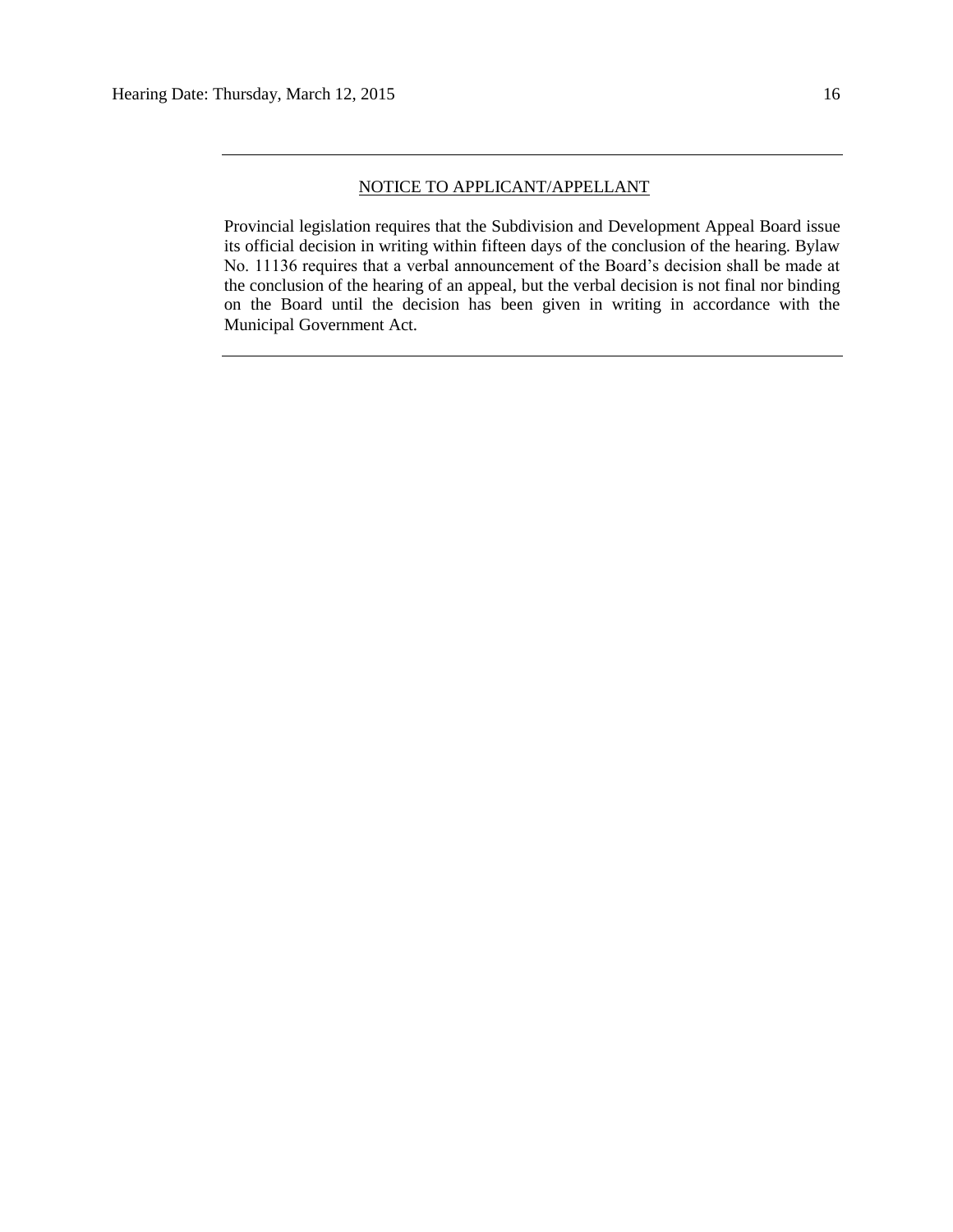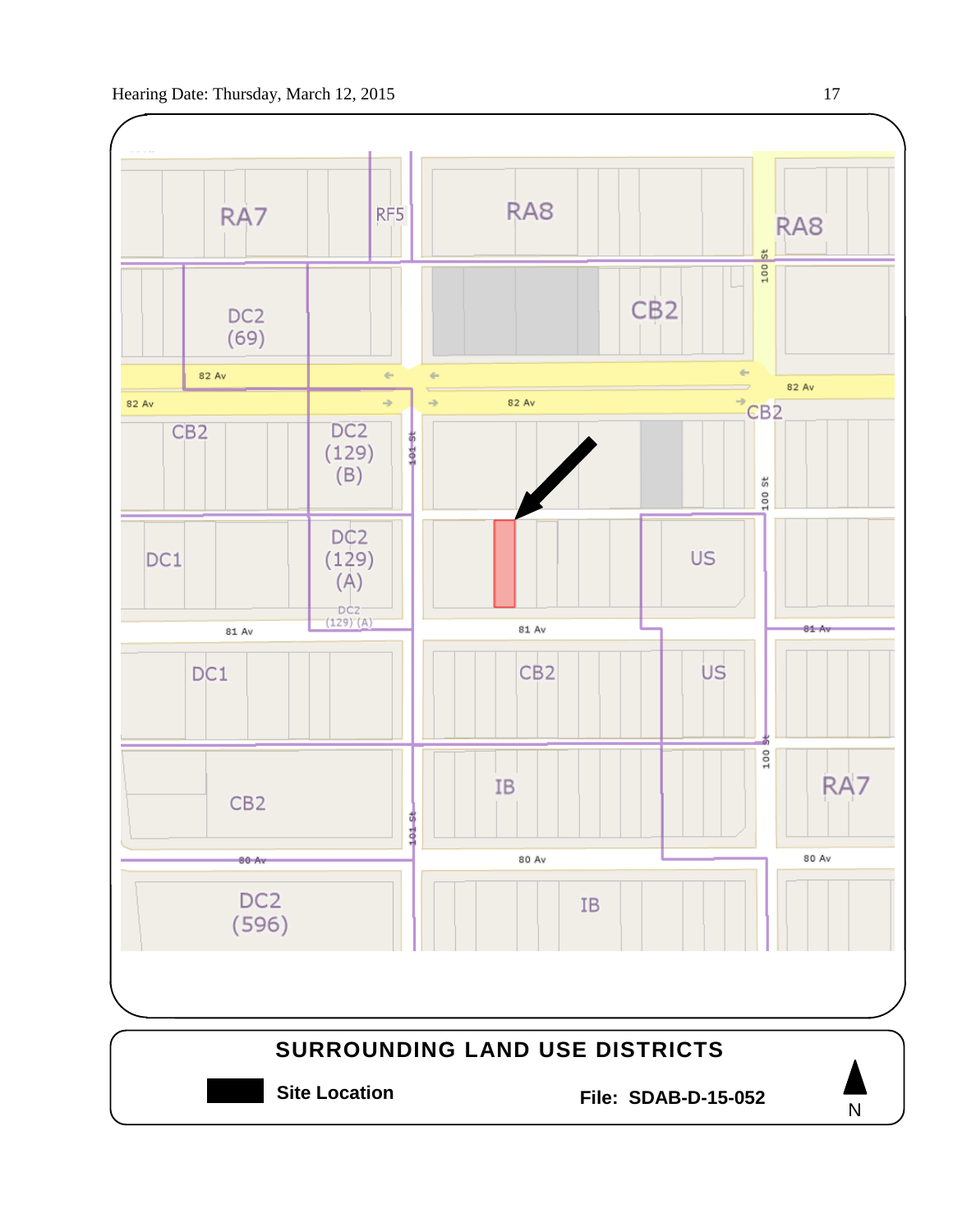| <u>ITEM III: 1:30 P.M.</u> |                                                        | FILE: SDAB-D-15-053                                                                                                                                                                                                                                                                                 |
|----------------------------|--------------------------------------------------------|-----------------------------------------------------------------------------------------------------------------------------------------------------------------------------------------------------------------------------------------------------------------------------------------------------|
|                            | AN APPEAL FROM THE DECISION OF THE DEVELOPMENT OFFICER |                                                                                                                                                                                                                                                                                                     |
|                            | <b>APPELLANT:</b>                                      |                                                                                                                                                                                                                                                                                                     |
|                            | <b>APPLICATION NO.:</b>                                | 165491804-001                                                                                                                                                                                                                                                                                       |
|                            | <b>ADDRESS OF APPELLANT:</b>                           | 18929 - 99A Avenue NW<br>Edmonton AB, T5T 3M9                                                                                                                                                                                                                                                       |
|                            | <b>APPLICATION TO:</b>                                 | Change the Use from a Limited Group<br>Home to a Group Home (increasing<br>number of residents from 6 to 10), to<br>construct a rear uncovered deck, (existing<br>without permits), exterior alterations<br>(exchange two windows into doors on<br>second floor) and extended concrete<br>Driveway. |
|                            | <b>DECISION OF THE</b><br>DEVELOPMENT AUTHORITY:       | Refused                                                                                                                                                                                                                                                                                             |
|                            | <b>DECISION DATE:</b>                                  | February 9, 2015                                                                                                                                                                                                                                                                                    |
|                            | <b>DATE OF APPEAL:</b>                                 | February 13, 2015                                                                                                                                                                                                                                                                                   |
|                            | MUNICIPAL DESCRIPTION<br>OF SUBJECT PROPERTY:          | 18929 - 99A Avenue NW                                                                                                                                                                                                                                                                               |
|                            | <b>LEGAL DESCRIPTION:</b>                              | Plan 7923032 Blk 56 Lot 8                                                                                                                                                                                                                                                                           |
|                            | ZONE:                                                  | RF1 Single Detached Residential Zone                                                                                                                                                                                                                                                                |
|                            | <b>OVERLAY:</b>                                        | N/A                                                                                                                                                                                                                                                                                                 |
|                            | STATUTORY PLAN(S):                                     | La Perle Neighbourhood Structure Plan<br>West Jasper Place North Area Structure<br>Plan                                                                                                                                                                                                             |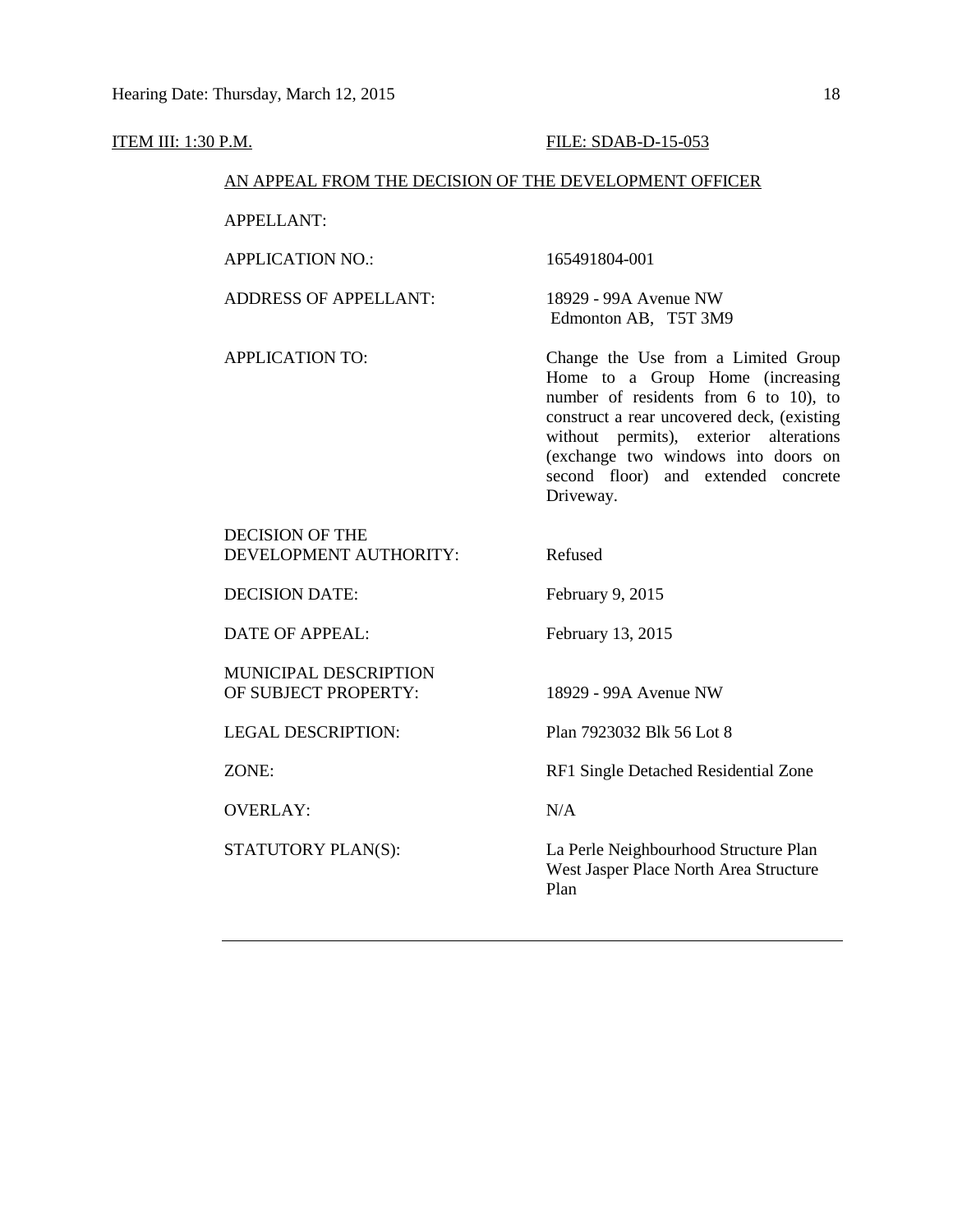#### DEVELOPMENT OFFICER'S DECISION

REFUSED - The proposed development is refused for the following reasons:

Section 79 Group Homes Section 79.2(a) the maximum occupancy of a Group Home in a Zone where Group Homes are a Discretionary Use shall be a maximum of 6 residents Required: max 6 residents Proposed: 10 residents - over by 4 Proposed density: 8 units (Reference Section 79.4 for density)

Parking: Required: 4 parking spaces Proposed: 2 in attached garage, 2 on driveway (These 3 spaces were approved on 125715327-001 2 in garage and 1 on driveway) Short 1 parking space. Reference Sections: 54.1.2(f), 54.2.2.(e)(i) and 54.2 Schedule 1(5)

Extended Driveway: Required: maximum width of driveway 3.1 x 2 (number of side by side spaces inside attached garage) Over by: 1.44m Reference Section: 54.1.4(a) & (b)

Loading Space Requirement Required: 1 loading space Proposed: 0 Reference sections 44.5, 44.6, 54.1(c), 54.4 Schedule 3(2)

Rear Deck (existing without Permit) Over site coverage by 2%

Note: There were no letters of support from neighbours.

#### APPELLANT'S SUBMISSION

1) To change from a limited group home to a group home with an Increase in occupancy from 6 to 10 residents.

2) To construct exterior alterations from a window to a door unto an existing deck.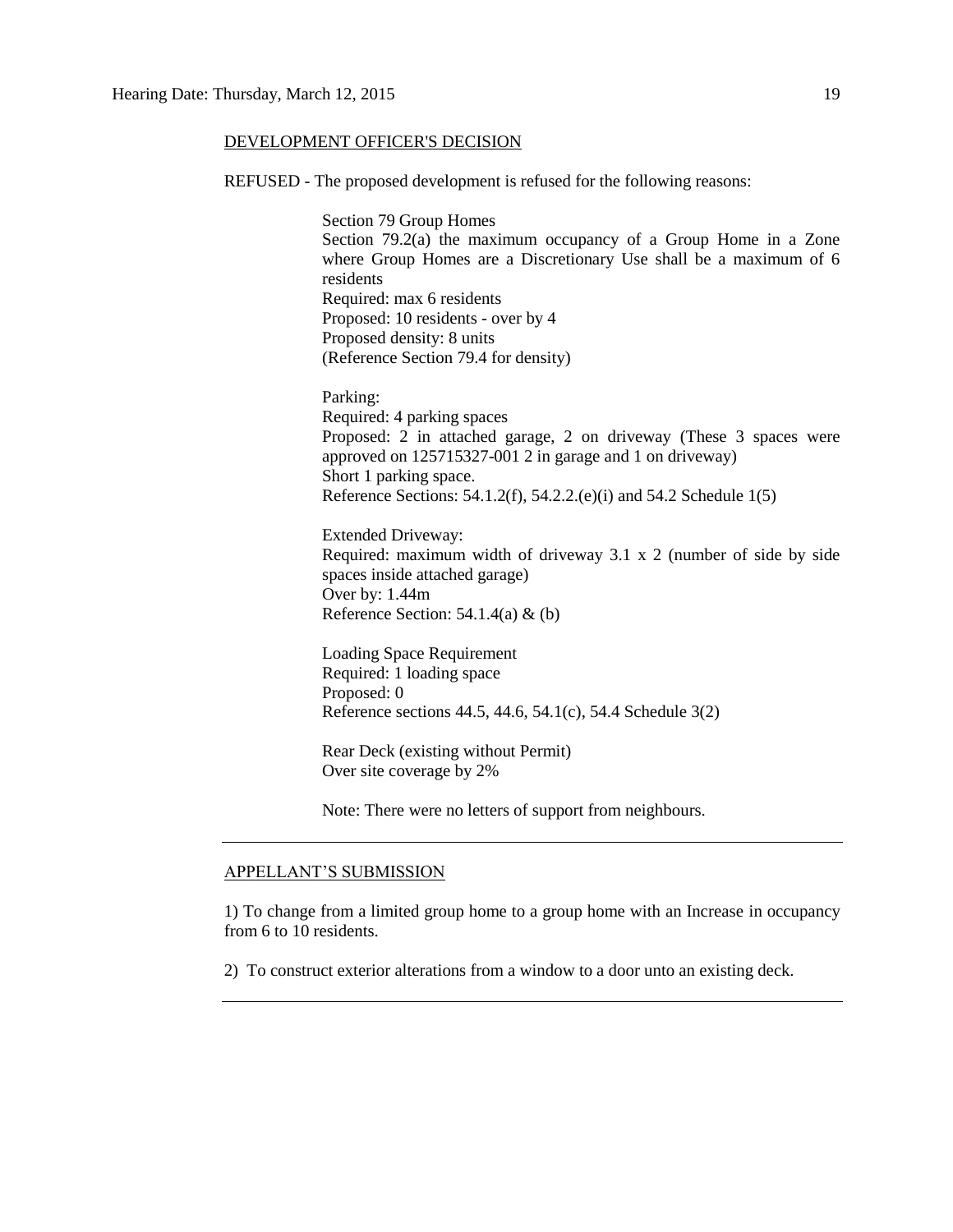This application is to change the Use from a Limited Group Home to a Group Home (increasing number of residents from 6 to 10), to construct a rear uncovered deck (existing without permits), exterior alterations (to exchange two windows into doors on second floor) and extend concrete Driveway.

The site is located on the south side of 99A Avenue, west of 188 Street, and is zoned RF1 Single Detached Residential Zone, Section 110 of the Edmonton Zoning Bylaw 12800. The site is within the La Perle Neighbourhood Structure Plan under Bylaw 5775 (as amended), approved by City Council on August 15, 1979. The site is also within the West Jasper Place North Area Structure Plan under Bylaw 5708 (as amended), approved by City Council on June 11, 1979.

A **Group Home** is a Discretionary Use in the RF1 Single Detached Residential Zone, Section 110.3(5).

Under Section 7.3(3), **Group Home** means a building or part of a building used for Congregate Living for residents who have moderate and non-severe physical, cognitive or behavioral health issues and who require daily or frequent professional care and supervision to perform daily living tasks, improve wellness, achieve stable and harmonious tenancy, or to exit safely in case of an emergency event. This Use Class does not include Extended Medical Treatment Services, Detention and Correction Facilities, Fraternity and Sorority Housing, Limited Group Homes, and Lodging Houses.

The submitted Site Plan shows that the existing Principal Building with front attached Garage is located 6.00 metres from the (north) Front Lot Line and the Garage has a width of 7.16 metres. Vehicular access to the Garage is from 99A Avenue.

The Development Officer has provided the following information:

| Site Area:                                                           | 558.31 square metres                        |
|----------------------------------------------------------------------|---------------------------------------------|
| 40 percent Allowable Site Coverage:                                  | 223.32 square metres                        |
| <b>Existing Principal Building:</b><br>Proposed rear uncovered deck: | 219.44 square metres<br>13.16 square metres |
| Proposed Total Site Coverage:                                        | 232.60 square metres                        |

Section 110.4(6)(d) states that maximum total Site Coverage shall not exceed 40 percent, with a maximum of 28 percent for the Principal Building and a maximum of12 percent for Accessory Buildings. Where a Garage is attached to the Principal Building, the maximum Site Coverage for the Principal Building shall be 40 percent.

**The Development Officer determined that the maximum allowable Total Site Coverage is 223.32 square metres. The existing Principal Building with the proposed rear uncovered deck is 232.60 square metres, which exceeds the maximum allowable Total Site Coverage by 9.28 metres.**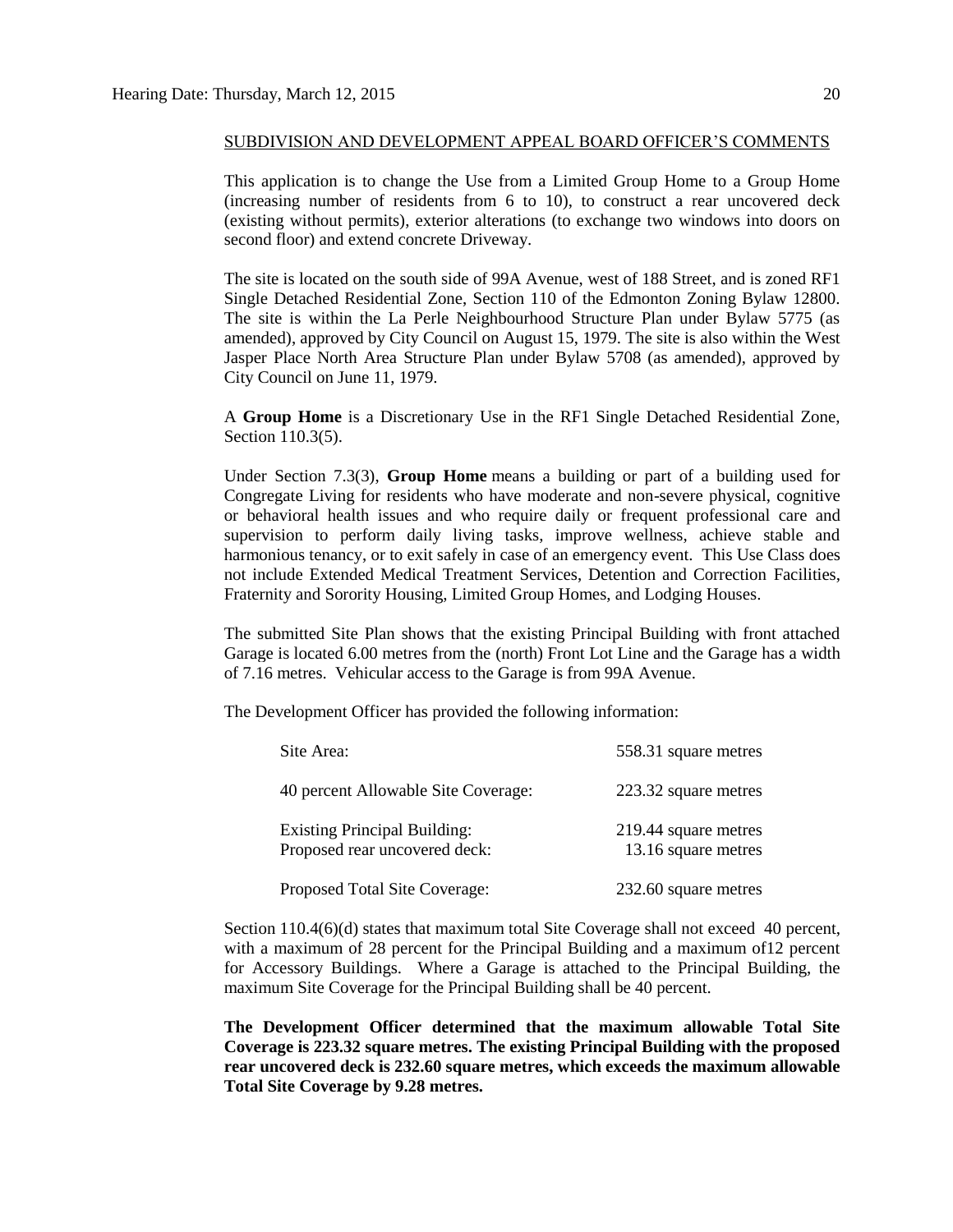Section 79.2(a) states the maximum occupancy of a Group Home in a Zone where Group Homes are a Discretionary Use shall be a maximum of 6 residents.

### **The Development Officer determined that the proposed Group Home will have 10 residents, which exceeds the maximum number of residents by 4.**

Section 54.2 Schedule  $1(A)(5)$  states Group Homes require 1 parking space per 3 Sleeping Units and 1 parking space per resident staff member. A Group Home with 6 or fewer residents shall require a minimum of 3 parking spaces.

Section  $54.2(2)(e)$  states except as otherwise provided for in this Bylaw, parking spaces, not including Driveways, that are required in accordance with the minimum standards of this Bylaw shall be located in accordance with the following:

i. parking spaces shall not be located within a Front Yard.

# **The Development Officer determined 4 on-site parking spaces are required and 3 have been provided (1 on the Driveway and 2 in the attached Garage), which is deficient by 1 on-site parking space.**

Section 54.1(2)(f) states unless otherwise specified in this Bylaw, no required parking spaces shall be provided as Tandem Parking.

## **The Development Officer determined 2 proposed parking spaces are provided in Tandem, which contravenes Section 54.1(2)(f).**

Section 54.1(4) states the Front Yard of any at-grade Dwelling unit in any Residential Zone, or in the case of a corner Site, the Front Yard or the flanking Side Yard in any Residential Zone, may include a maximum of one Driveway. The area hardsurfaced for a Driveway, not including the area used as a walkway, shall have:

- a. a minimum width of 3.1 metres; and
- b. a maximum width that shall be calculated as the product of 3.1 metres multiplied by the total number of adjacent side-by-side parking spaces contained within the Garage.

The Driveway shall lead directly from the roadway to the required Garage or Parking Area.

## **The Development Officer determined the maximum allowable Driveway width is 6.20 metres. The Development Officer determined the proposed Driveway width is 7.64 metres, which exceeds by 1.44 metres.**

Section 54.4 Schedule 3(2) states any development within the Residential-Related, Basic Services or Community, Educational, Recreational and Cultural Service Use Classes and Professional, Financial and Office Support Services with a Total Floor Area of up to 2 800 square metres, requires a minimum of 1 loading space.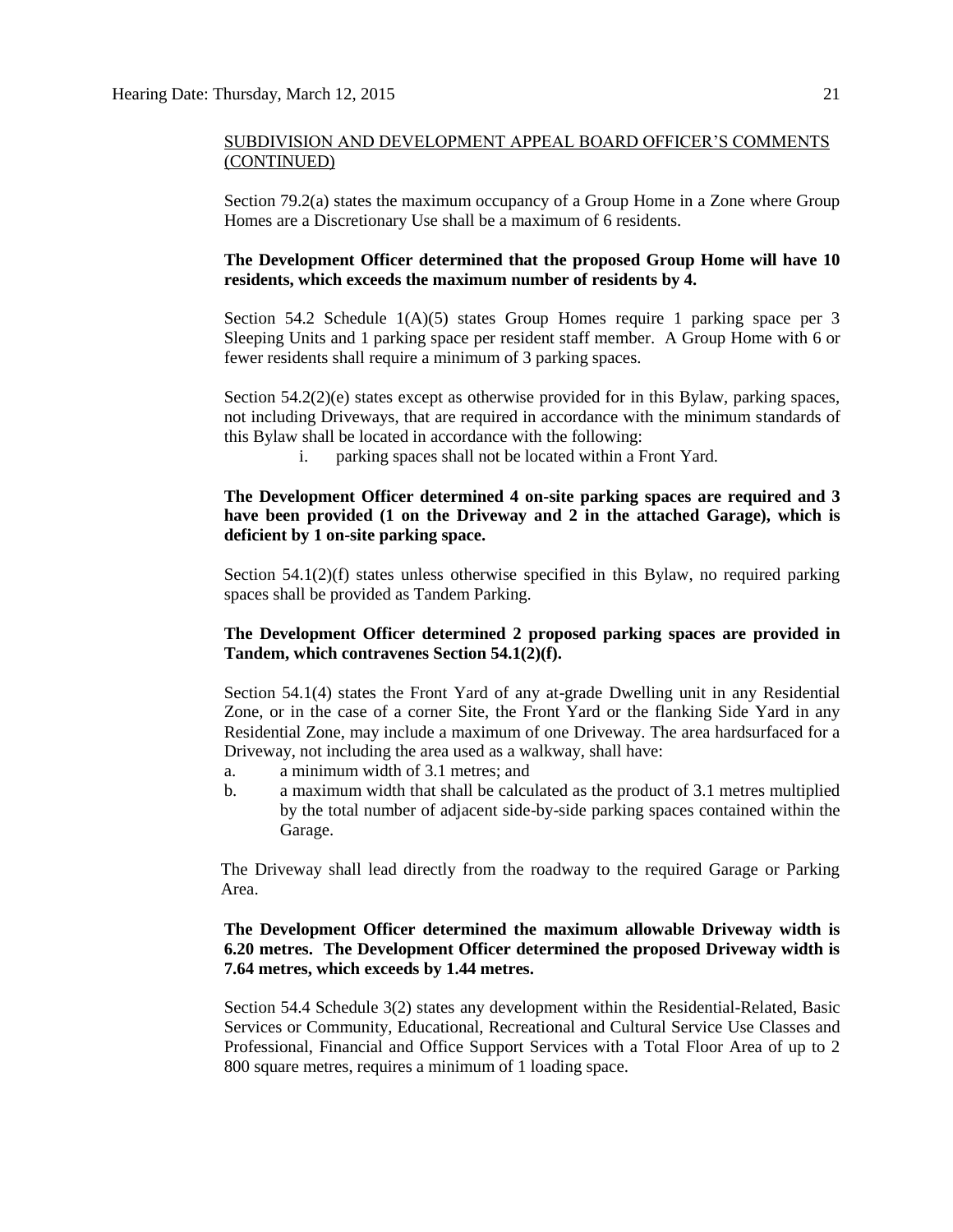Section  $54.4(2)(c)$  states all required loading spaces shall be clear of any access driveways, aisles, ramps, columns, Signs or other similar obstructions.

Section  $54.4(3)(c)$  states access to any loading area shall be arranged such that no backing or turning movement of vehicles going to or from the Site causes interference with traffic on the abutting streets or Lanes.

Section 54.1(1)(c) states all required parking and loading facilities shall only be used for the purpose of accommodating the vehicles of clients, customers, employees, members, residents or visitors in connection with the building or Use for which the parking and loading facilities are provided, and the parking and loading facilities shall not be used for driveways, access or egress, commercial repair work, display, sale or storage of goods of any kind.

Section 44.6 states a Parking Area when comprised of parking spaces required under this Bylaw, may project into a required Setback or Separation Space, provided that no Parking Area in any Zone shall be located within the Front Yard. This shall not prohibit the use of a Front Yard for Driveways.

#### **The Development Officer determined that 1 loading space is required and none are proposed.**

Section 79.2 states in addition to the regulations in Section 96 of this Bylaw, Group Homes shall comply with the following regulations:

- a. …
- b. the maximum occupancy of a Group Home in a Zone where Group Homes are a Permitted Use shall be the greater of 6 residents or 1 resident per 60 square metres of Lot size;
- c. the Development Officer may restrict the occupancy of a Group Home to fewer than the maximum number of residents allowed having regard for the threshold purpose identified in Section 96 of this Bylaw, the level of traffic generation, parking demand, and frequency of visits by emergency vehicles relative to that which is characteristic of the Zone in which the Group Home is located;
- d. a Group Home shall be developed as a purpose-built freestanding structure, or Single Detached Housing converted for the purpose, or part of an Apartment Housing development;
- e. a Group Home may be located in Duplex Housing or Semi-detached Housing converted for the purpose, in a Zone where Group Homes are a Permitted Use and both units are operated by a single provider;
- f. in a Zone where Group Homes are a Permitted Use and where more than 12 Sleeping Units are allowed in a development, Sleeping Units may include limited food preparation facilities such as bar fridge, mini-sink, and microwave;
- g. no Major Home Based Business, Secondary Suite, Garden Suite or Garage Suite shall be permitted as part of a Group Home development or on the Site of such development;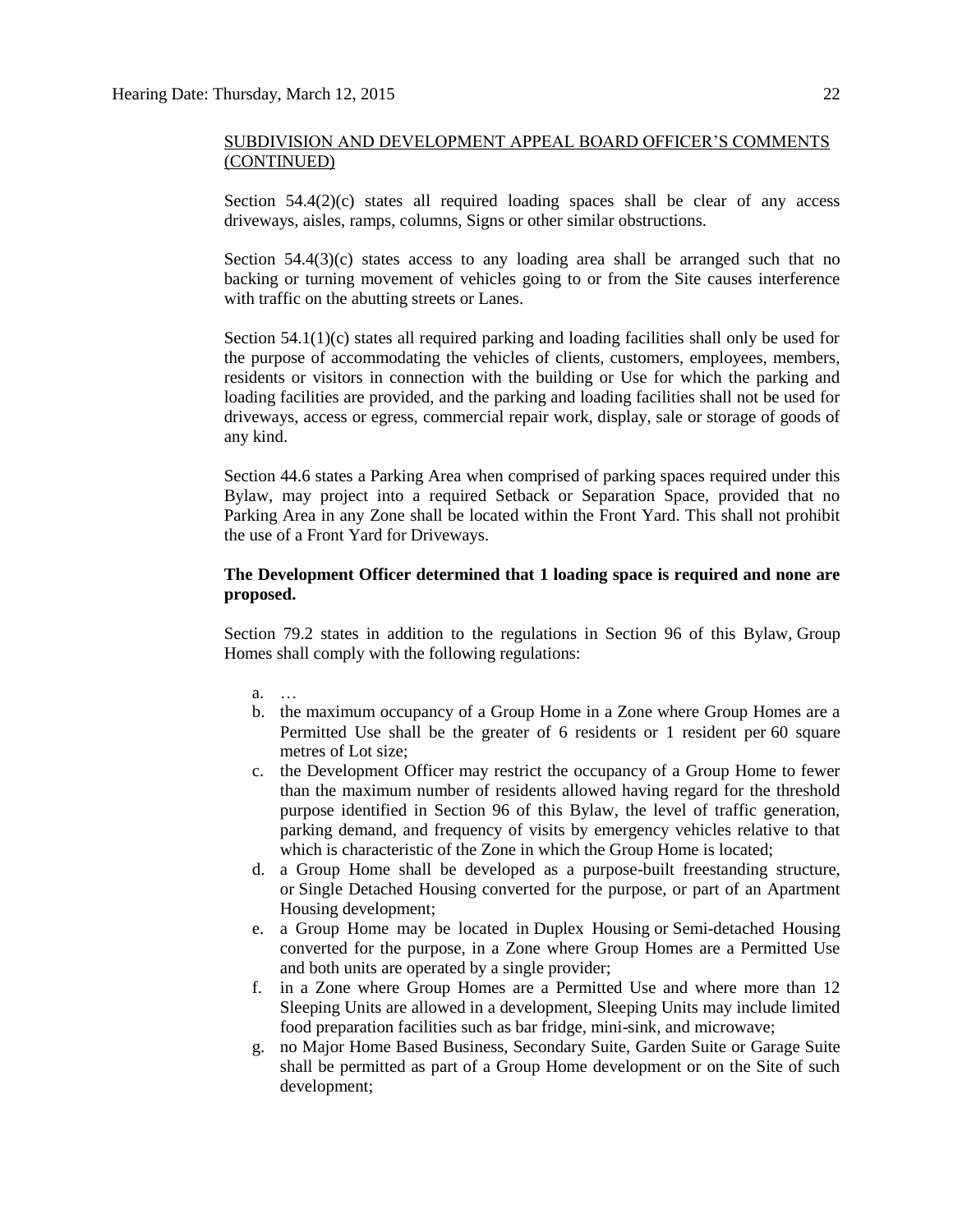- h. where a Group Home is designed as a freestanding structure it shall be of a size, scale, and outward appearance that is typical of surrounding residential development; and
- i. increases in vehicular traffic generation and parking demand must be to the satisfaction of the Development Officer and/or Transportation Services.

Section 96 states for Fraternity and Sorority Housing, Limited Group Homes, Group Homes, and Lodging Houses Thresholds:

1. Special Residential Facilities

For the purpose of this section, [Fraternity and Sorority](javascript:void(0);) Housing, [Group Homes,](javascript:void(0);) [Limited Group Homes,](javascript:void(0);) and [Lodging Houses](javascript:void(0);) shall be collectively referred to as Special Residential Facilities. Group Homes developed in combination with Apartment Housing either in one building or on one Site, and which meet the criteria of [Section 94,](http://webdocs.edmonton.ca/InfraPlan/zoningbylaw/ZoningBylaw/Part1/Special_Land/94._Supportive_Community_Provision.htm) Supportive Community Provisions, shall be exempt from the requirements of subsection 96(3)(b) and (c) of this Bylaw.

2. Threshold Purpose

The purpose of the Fraternity and Sorority Housing, Limited Group Homes, Group Homes, and Lodging Houses Thresholds is to:

- a. ensure that the capacity of any neighbourhood to accommodate Special Residential Facilities is not exceeded;
- b. ensure that Special Residential Facilities are available in all neighbourhoods; and
- c. protect existing Special Residential Facilities from concentration that could impair their proper functioning.
- 3. General Regulations

Special Residential Facilities shall comply with all thresholds contained in this Section in addition to any other regulations in this Bylaw including any relevant Special Land Use Provisions that apply. In all cases, the most restrictive threshold shall apply.

- a. When determining the threshold for the number of Special Residential Facilities per neighbourhood, a maximum of 3 facilities per 1000 persons shall be allowed in any neighbourhood.
- b. When determining the threshold for the number of Special Residential Facilities by Use Class per block.
	- i. a maximum of 2 Special Residential Facilities shall be allowed on a single block in a residential Zone;
	- ii. a maximum block length of [150 me](javascript:void(0);)tres measured from the nearest intersection shall be used to determine this threshold.
- c. When determining the threshold for the number of residents of Special Residential Facilities per opposing block face;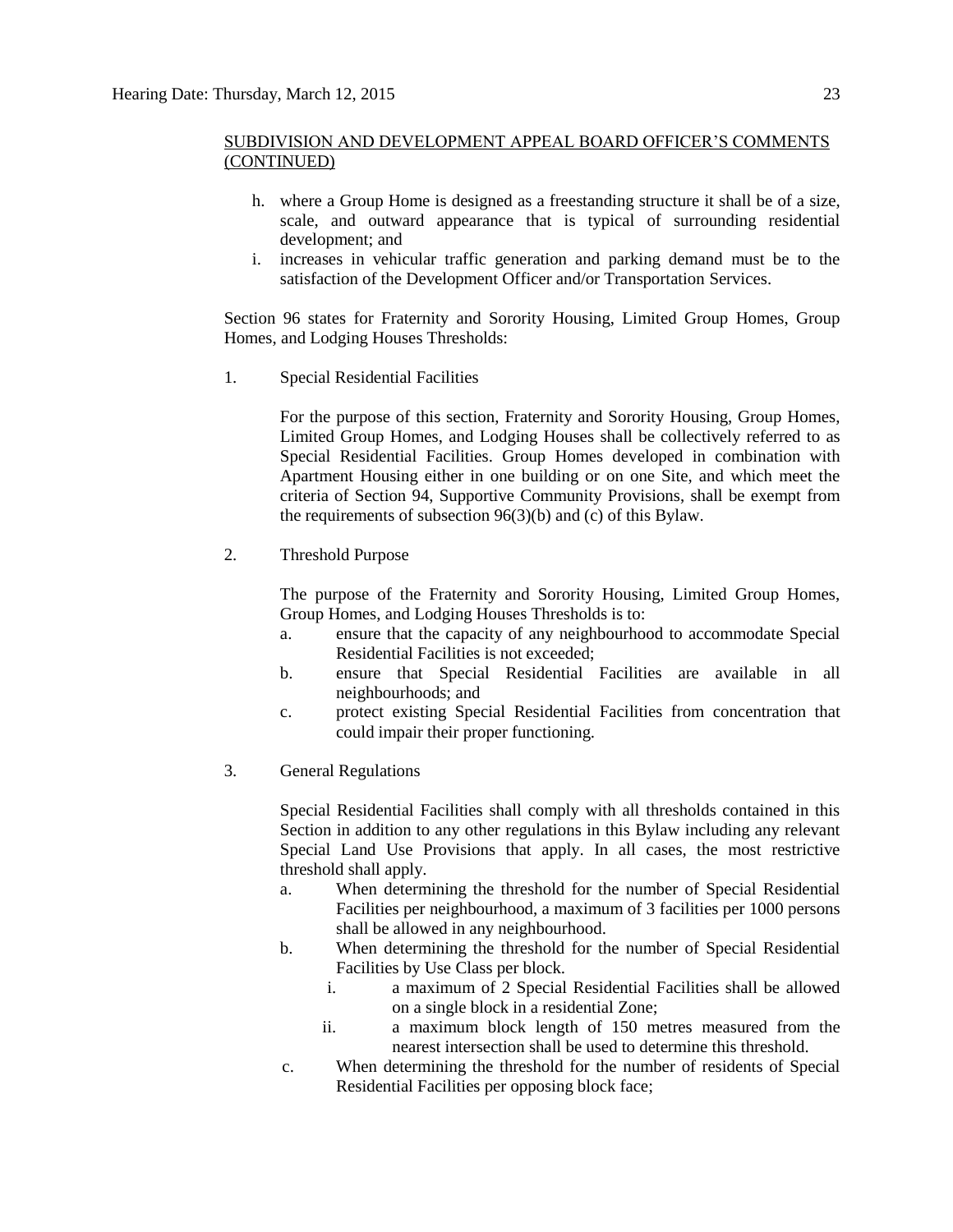- i. accommodation for a maximum of 12 residents shall be allowed on an opposing block face in Special Residential Facilities in any residential Zone where either Group Homes or Lodging Houses are a Discretionary Use;
- ii. accommodation for a maximum of 30 residents shall be allowed on an opposing block face in Special Residential Facilities in any residential Zone where either Group Homes or Lodging Houses are a Permitted Use; and
- iii. a maximum block face length of [150 me](javascript:void(0);)tres measured from the nearest intersection shall be used to determine this threshold.
- 4. Density

For the purposes of calculating Density for a Group Home or Lodging House each Sleeping Unit shall be considered a Dwelling when a development contains seven or more Sleeping Units.

5. Register

For the purpose of applying these regulations the Development Officer shall maintain a register of all approved Special Residential Facilities. The register shall include the address of the facility, maximum occupancy of the facility, and any other necessary information.

Under Section 6.1(16), **Congregate Living** means four or more individuals occupying Sleeping Units in a building where the occupants share access to facilities such as cooking, dining, laundry, or sanitary facilities. Typical Uses where Congregate Living is found include Fraternity and Sorority Housing, Group Homes, Limited Group Homes, and Lodging Houses.

Under Section 6.1(95), **Sleeping Unit** means a Habitable Room in a building used for Congregate Living in which the room is occupied by a person under any form of accommodation agreement providing remuneration for the room, and the room:

- a. does not include provision for cooking or food preparation except as provided for in Section 76 and 79 of this Bylaw;
- b. may or may not be equipped with sanitary facilities; and
- c. provides accommodation for a maximum of two persons.

Under Section 6.1(93), **Site Coverage** means the total horizontal area of all buildings or structures on a Site which are located at or higher than [1.0](javascript:void(0);) metres above grade, including Accessory Buildings or Structures, calculated by perpendicular projection onto a horizontal plane from one point located at an infinite distance above all buildings and structures on the Site. This definition shall not include:

a. steps, eaves, cornices, and similar projections;

b. driveways, aisles and parking lots unless they are part of a Parking Garage which extends [1.0](javascript:void(0);) metres or more above grade; or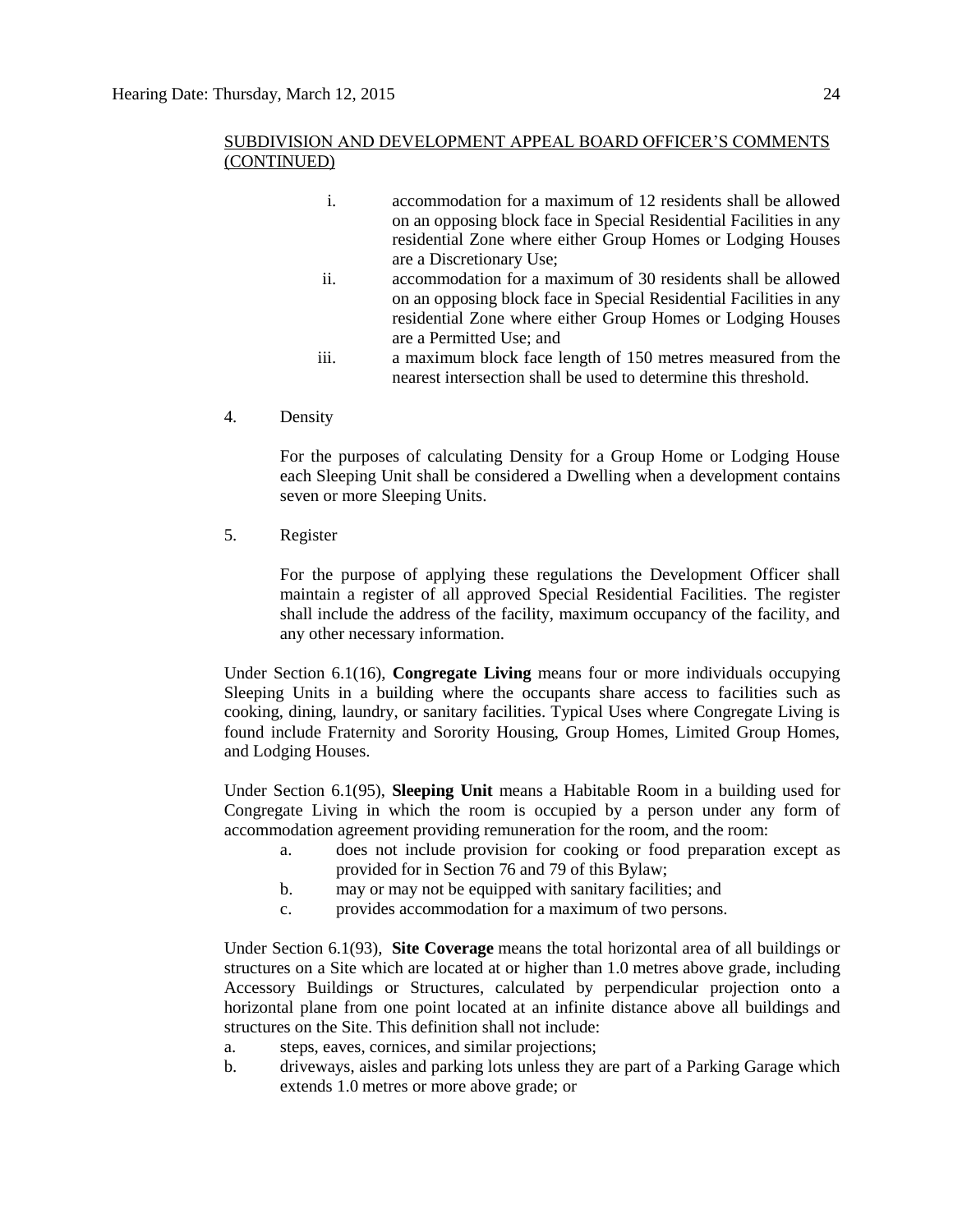c. unenclosed inner and outer courts, terraces and patios where these are less than [1.0](javascript:void(0);) metres above grade.

Under Section 6.1(26), **Driveway** means an area that provides access for vehicles from a public or private roadway to a Garage or Parking Area.

Under Section 6.1(69), **Parking Area** means an area that is used for the parking of vehicles. A Parking Area is comprised of one or more parking spaces, and includes a parking pad, but does not include a Driveway.

Under Section 6.1(100), **Tandem Parking** means two parking spaces, one behind the other, with a common or shared point of access to the manoeuvring aisle.

Section 110.1 states the purpose of the RF1 Single Detached Residential Zone is to provide for Single Detached Housing while allowing other forms of small scale housing in the form of Secondary Suites, Semi-detached Housing and Duplex Housing under certain conditions.

The following permit applications are listed in the Sustainable Development Department POSSE system:

| <b>Application</b>   | <b>Description</b>             | <b>Decision</b>       |
|----------------------|--------------------------------|-----------------------|
| <b>Number</b>        |                                |                       |
| 149498762-002        | Change the Use from a          | July 3, 2014; Refused |
| <b>SDAB-D-14-161</b> | Limited Group Home to a        |                       |
|                      | Group Home (increasing         |                       |
|                      | number of residents from 6     |                       |
|                      | to 9) and to construct         |                       |
|                      | exterior alterations           |                       |
|                      | (constructing a second floor   |                       |
|                      | door, existing without         |                       |
|                      | permits), (converting          |                       |
|                      | another second floor           |                       |
|                      | window into a door),           |                       |
|                      | construct interior alterations |                       |
|                      | (2 sleeping units in the       |                       |
|                      | basement) and construct a      |                       |
|                      | 3.0 metres high, (4.5 metres)  |                       |
|                      | by 4.17 metres) deck           |                       |
|                      | (existing without permits)     |                       |
| 149498762-001        | To change the Use from a       | May 22, 2014; Refused |
|                      | Limited Group Home to a        |                       |
|                      | Group Home (increasing         |                       |
|                      | the number of residents        |                       |
|                      | from $6$ to $9$ ) and to       |                       |
|                      | exterior<br>construct          |                       |
|                      | alterations (constructing a    |                       |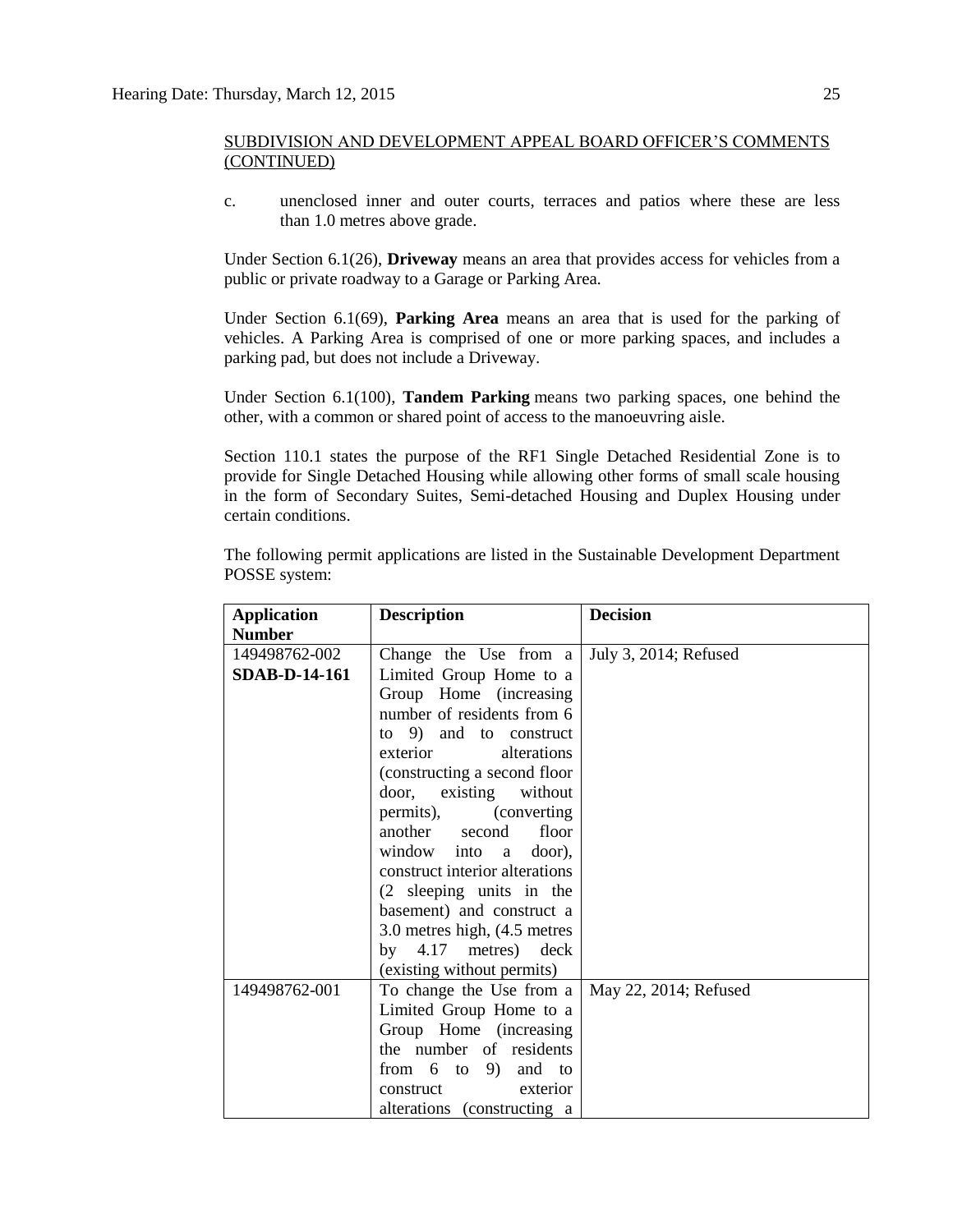Hearing Date: Thursday, March 12, 2015 26

| 149498762-001 | second floor door (existing)   |                                    |
|---------------|--------------------------------|------------------------------------|
| (continued)   | permits)),<br>without          |                                    |
|               | (converting another second     |                                    |
|               | floor window into a door),     |                                    |
|               | construct interior alterations |                                    |
|               | sleeping units<br>(2.<br>in    |                                    |
|               | basement) and constructed      |                                    |
|               | a $3.0m$ high, $(4.5m x)$      |                                    |
|               | 4.17m) deck (existing          |                                    |
|               | without permits).              |                                    |
| 125715327-001 | To operate a Limited Group     | June 20, 2012;<br>Approved<br>with |
|               | Home for 6 adult residents,    | conditions                         |
|               | and to construct interior and  |                                    |
|               | exterior alterations (install  |                                    |
|               | wheel chair ramp, elevator).   |                                    |
|               | Castlewood Care Home           |                                    |
| 1033331-001   | Compliance Certificate         | September 25, 2001; Stamped.       |

# NOTICE TO APPLICANT/APPELLANT

Provincial legislation requires that the Subdivision and Development Appeal Board issue its official decision in writing within fifteen days of the conclusion of the hearing. Bylaw No. 11136 requires that a verbal announcement of the Board's decision shall be made at the conclusion of the hearing of an appeal, but the verbal decision is not final nor binding on the Board until the decision has been given in writing in accordance with the Municipal Government Act.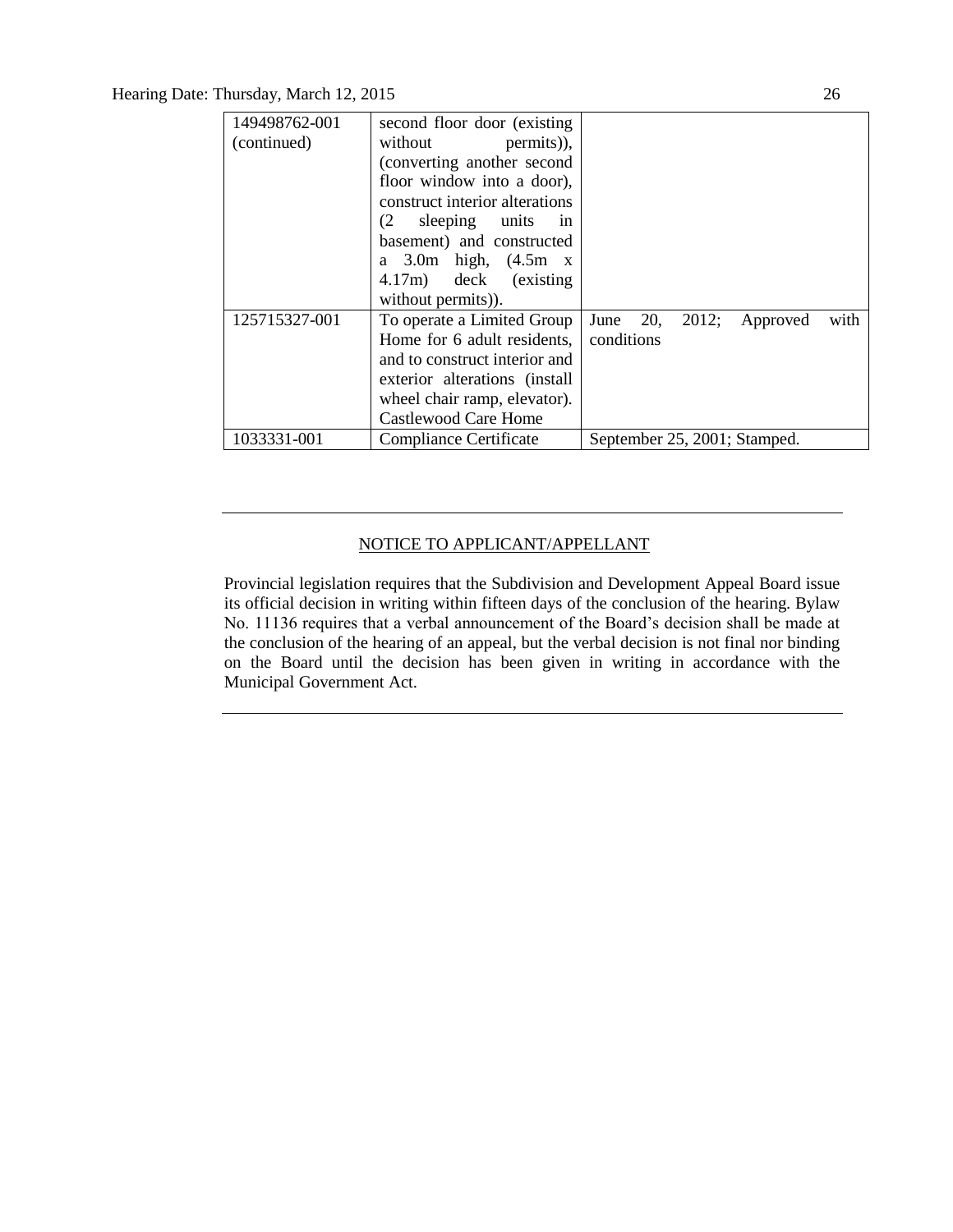